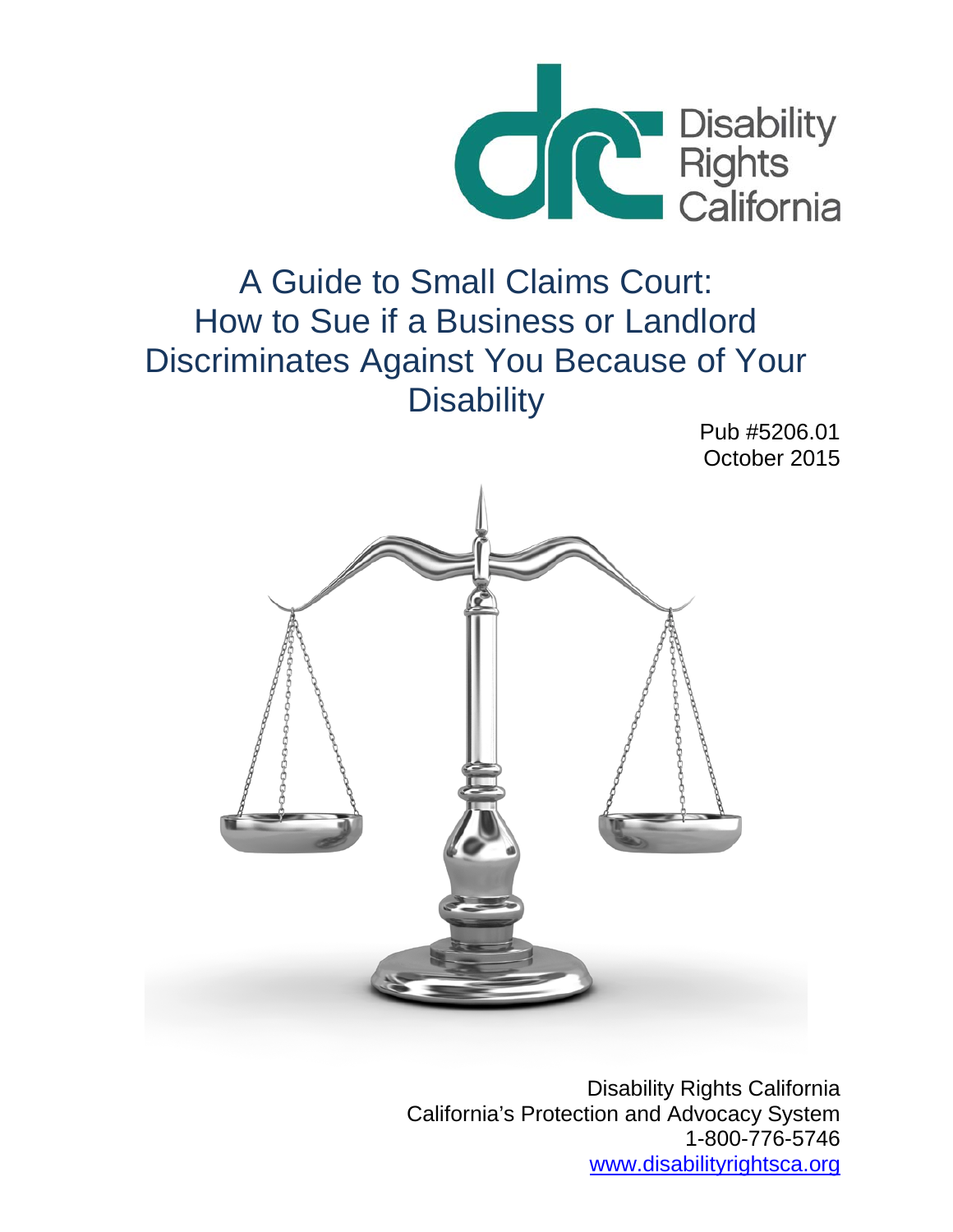Table of Contents

| Why Use Small Claims Court to Sue for Discrimination? 1                 |  |
|-------------------------------------------------------------------------|--|
|                                                                         |  |
| What Reasonable Accommodations do Businesses have to Make?4             |  |
| Is it ever legal for a business Open to the public to deny me its goods |  |
|                                                                         |  |
|                                                                         |  |
|                                                                         |  |
|                                                                         |  |
|                                                                         |  |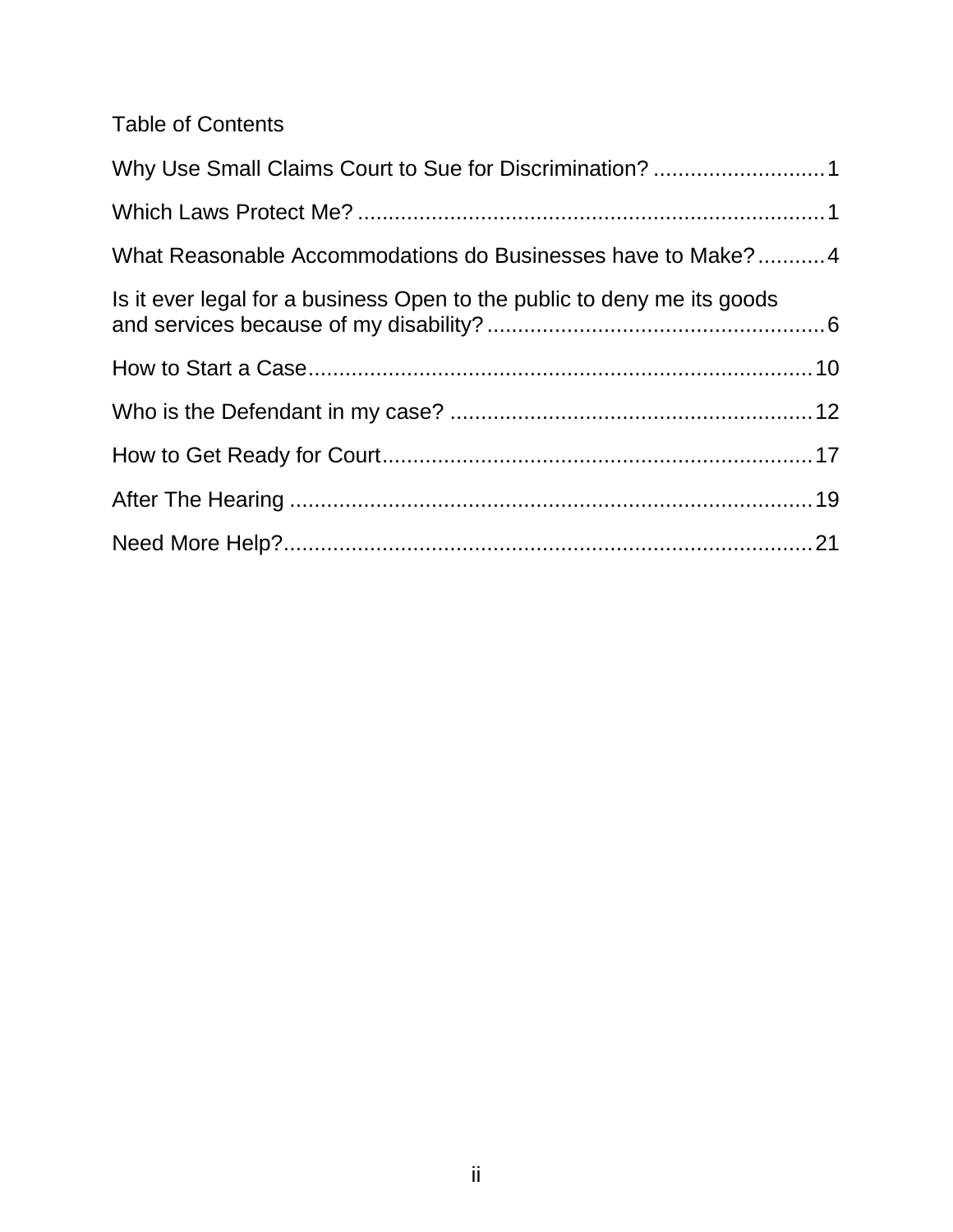#### **A Guide to Small Claims Court: How to Sue if a Business or Landlord Discriminates Against You Because of Your Disability**

# <span id="page-2-0"></span>**Why Use Small Claims Court to Sue for Discrimination?**

If a private business or landlord discriminates against you because of your disability, you can sue them in federal court or state court or you can file an administrative claim with a federal or state agency. But, if your claim is for \$10,000 or less, you can sue in small claims court.

The small claims process is quick and cheap. The rules are simple and informal. And, you don't need a lawyer.

Use this booklet to learn about:

- Which laws protect you?
- How to sue in small claims court
- Court forms you'll need for your small claims case

# <span id="page-2-1"></span>**Which Laws Protect Me?**

California law says if a business open to the general public, like a restaurant, hotel or medical office, discriminates against you because of your disability, you can sue them. A federal law called the American with Disabilities Act (ADA) also protects you.

#### **What are the California laws?**

There are three main California laws that protect you:

- *Section 51 of the California Civil Code* (the Unruh Civil Rights Act) protects you if a business treats you worse than it treats others without [disabilities.1](#page-2-2)
- <span id="page-2-3"></span>- *Section 54.1 of the California Civil Code* protects you if a business makes it hard for you to enter or get around a public area (like an inaccessible door or restroom). This section also protects you if a business stops you from using goods or services because of your disability. *For example:* not letting you use your service animal, or, does not give you the same service

<span id="page-2-4"></span><span id="page-2-2"></span> $\overline{a}$ <sup>1</sup> Cal. Civ. Code § 51, et seq. ["Return to Main Document"](#page-2-3)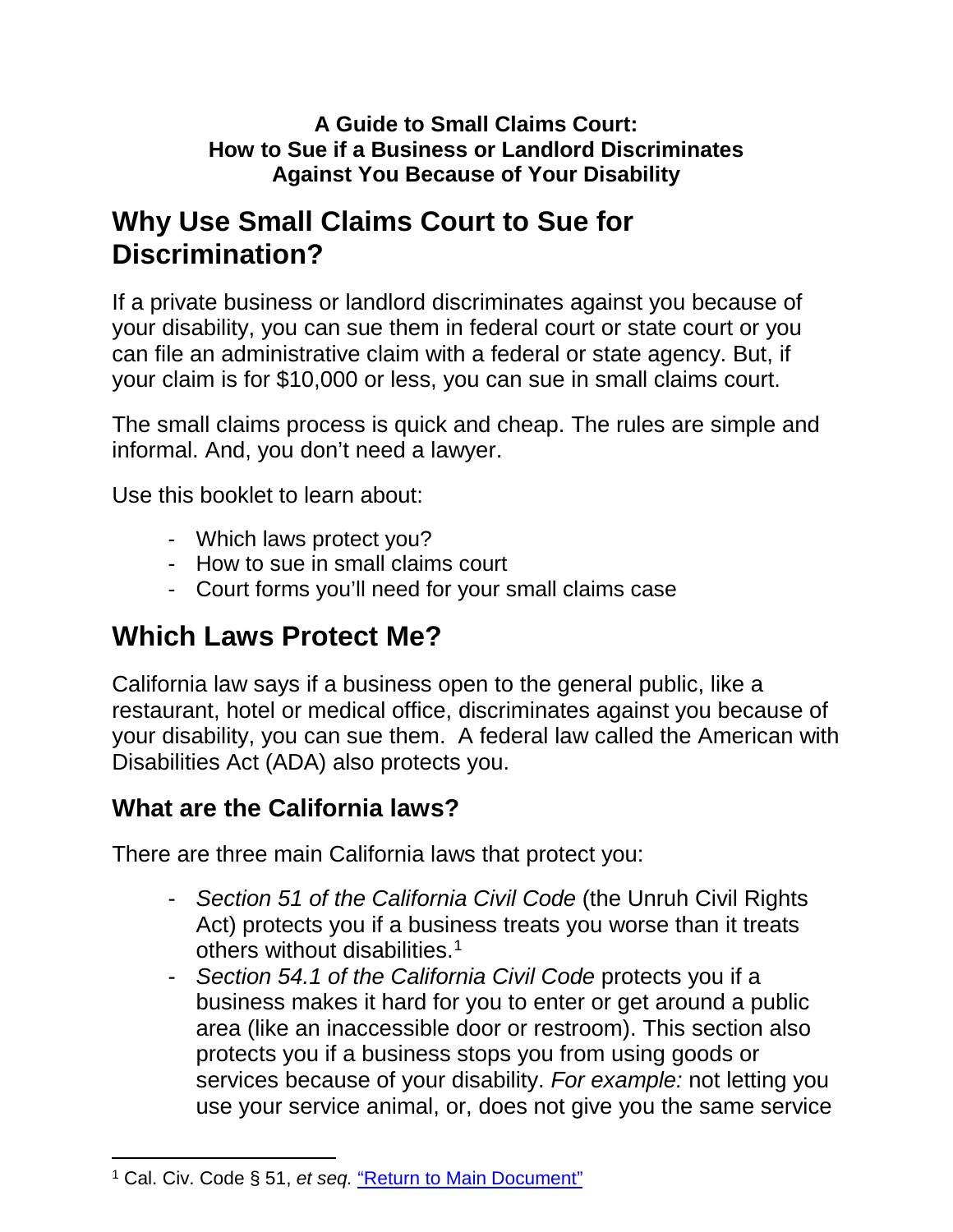<span id="page-3-7"></span>other customers would get. This section also does not allow landlords and other housing providers to discriminate against you based on your [disability.2](#page-3-0)

<span id="page-3-8"></span>- The *Fair Employment and Housing Act* (FEHA), makes it unlawful for any housing owner to discriminate against or harass any person because of their race, color, religion, sex, sexual orientation, national origin, ancestry, familial status, source of income, or [disability.3](#page-3-1)

You can sue a business or other organization open to the public, or a housing provider (or their employee) for breaking these laws.

#### **What are the federal laws?**

The ADA, specifically Title III, does not allow businesses open to the public (such as restaurants, hotels, grocery stores, retail stores, and privately owned transportation systems) to discriminate against you based on your disability. Title III of the ADA also requires that these businesses be accessible to people with disabilities.<sup>4</sup> Title II of the ADA has similar requirement for state and local government services and facilities.<sup>5</sup>

<span id="page-3-12"></span><span id="page-3-11"></span><span id="page-3-10"></span><span id="page-3-9"></span>The *Fair Housing Act* (FHA) protects against discrimination in renting and buying a house.<sup>6</sup> The FHA states that discrimination includes a refusal to make reasonable accommodation to rules, practices or procedures when necessary to afford a person with a disability equal opportunity to use and enjoy the dwelling.<sup>7</sup> Similarly, the FHA requires landlords to permit reasonable modifications of the premises and of the rules (when needed to afford such equal opportunity to use and enjoy the dwelling).<sup>8</sup>

<span id="page-3-15"></span><span id="page-3-14"></span><span id="page-3-1"></span><sup>3</sup> Cal. Gov't Code § 12955 ["Return to Main Document"](#page-3-8)

<span id="page-3-17"></span><span id="page-3-3"></span><sup>5</sup> 42 U.S.C. §12131, *et seq.* ["Return to Main Document"](#page-3-10)

<span id="page-3-13"></span><span id="page-3-0"></span> $\ddot{\phantom{a}}$ <sup>2</sup> Cal. Civ. Code § 54.1 <u>["Return to Main Document"](#page-3-7)</u>

<span id="page-3-16"></span><span id="page-3-2"></span><sup>4</sup> 42 U.S.C. §12182 ["Return to Main Document"](#page-3-9)

<span id="page-3-18"></span><span id="page-3-4"></span><sup>6</sup> *See* 42 U.S.C. § 3604(f) ["Return to Main Document"](#page-3-11)

<span id="page-3-19"></span><span id="page-3-5"></span><sup>7</sup> 42 U.S.C. § 3604(f)(3)(B) ["Return to Main Document"](#page-3-12)

<span id="page-3-20"></span><span id="page-3-6"></span><sup>8</sup> 42 U.S.C. § 3604(f)(3)(A) ["Return to Main Document"](#page-3-13)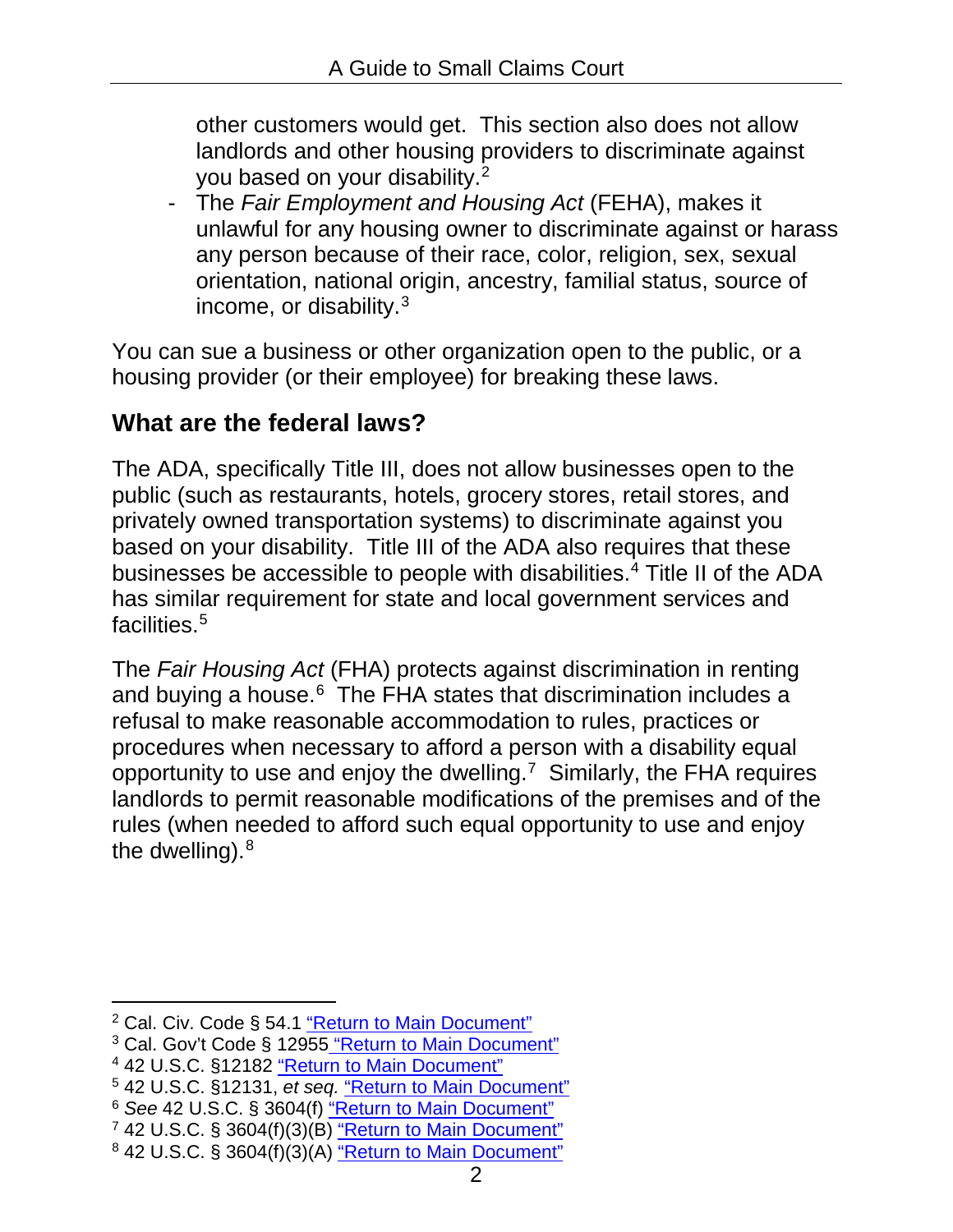#### **What if a California business violates the Americans with Disabilities Act (ADA)?**

<span id="page-4-3"></span>California law allows you to sue for an ADA violation even though ADA is a federal law  $9$ 

A business violates the ADA if it:

- does not give you equal and full use of its goods, services, facilities, and privileges; or
- makes you use separate or different facilities (unless they do this to make sure you get the same goods and services as offered to others); or
- uses contractors or employees who discriminate against you because of your disability.

For more information on the ADA, visit the U.S. Department of Justice's website dedicated to the ADA [\(www.ada.gov\)](http://www.ada.gov/) or contact Disability Rights California.

# **What does California law consider a "disability"?**

<span id="page-4-4"></span>California law protects people from discrimination due to an actual or perceived physical or mental impairment that makes achieving a major a life activity [difficult.10](#page-4-1) This includes physical and mental impairments, such as, but not limited to: chronic or episodic conditions such as HIV/AIDS, hepatitis, epilepsy, seizure disorder, diabetes, clinical depression, bipolar disorder, multiple sclerosis, and heart disease.

#### **Is the business required to make an accommodation that I need because of my disability?**

Maybe. The ADA says businesses may have to give you help, provide some device or technology, remove barriers, provide qualified sign language interpreters, or make a change in the way it operates so you can have equal access to its goods and services. But the law says these aids and adjustments must not be too expensive for the business based on the assets of the business and possibly the parent company. or change the basic nature of the [business.](#page-4-2) [11](#page-4-8) However, such situations

<span id="page-4-6"></span><span id="page-4-5"></span><span id="page-4-0"></span> $\overline{a}$ <sup>9</sup> Cal. Civil Code § 54.1 ["Return to Main Document"](#page-4-3)

<span id="page-4-7"></span><span id="page-4-1"></span><sup>10</sup> Cal. Gov't Code § 12926(i) and (k). ["Return to Main Document"](#page-4-4)

<span id="page-4-8"></span><span id="page-4-2"></span><sup>11</sup> 28 C.F.R. §36.104 ["Return to Main Document"](#page-4-5)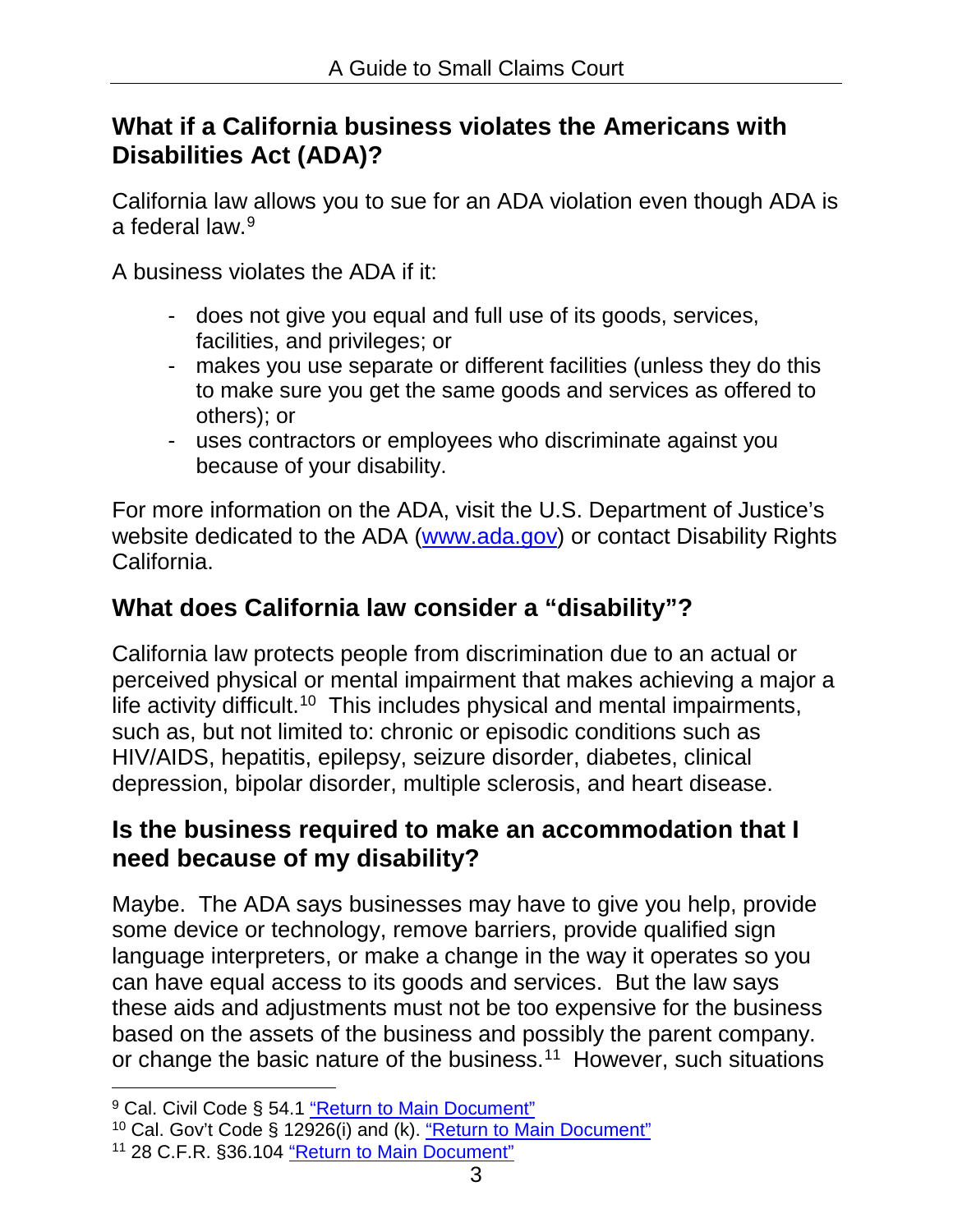are likely rare. The business also may not have to provide reasonable accommodations if the person requesting the accommodation poses a direct threat to the health or safety of others that cannot be eliminated or reduced by providing reasonable [accommodations.](#page-5-1) [12](#page-5-7)

# <span id="page-5-4"></span>**Can I sue** *any* **California business?**

Yes. You can sue "any business establishment [whatsoever."13](#page-5-2) This means any business that is open to the public, including, for example:

Restaurants, stores, theaters, ATM's, gas stations

- <span id="page-5-5"></span>- Hospitals, clinics, and doctors' offices and lawyers' offices
- Planes, trains, buses, and cruise ships (airplanes have different laws that apply)
- Private schools, adoption agencies, and businesses offering telephone, TDD and TTY connections
- Health clubs, amusement parks or resorts.
- Hotels, inn, motel, or other place of lodging (unless there are less than five rooms for rent and the owner lives there)

<span id="page-5-6"></span>You cannot sue businesses like purely private clubs or religious [organizations.14](#page-5-3) However, just because a club has membership requirements, does not necessarily make it a private club under the law. Generally, to be exempt from the ADA the club has to be a non-profit, open only to members and their guests and cannot host public events, such as tournaments, community affairs or political fundraisers.

# <span id="page-5-0"></span>**What Reasonable Accommodations do Businesses have to Make?**

# **Auxiliary Aids or Services**

If you have a disability, private businesses must take steps necessary to communicate with you as effectively as they communicate with others. This means you are entitled to the same face-to-face communication and written correspondence as any other person.

<span id="page-5-7"></span><span id="page-5-1"></span> $\overline{a}$ <sup>12</sup> 42 U.S.C. § 12182(b)(2)(A)(ii) and (iii), Cal. Civ. Code § 51, *et seq.* ["Return to Main](#page-5-4)  [Document"](#page-5-4)

<span id="page-5-8"></span><span id="page-5-2"></span> $13$  Cal. Civil Code § 51(b). ["Return to Main Document"](#page-5-5)

<span id="page-5-9"></span><span id="page-5-3"></span><sup>14</sup> 28 C.F.R. §36.104 ["Return to Main Document"](#page-5-6)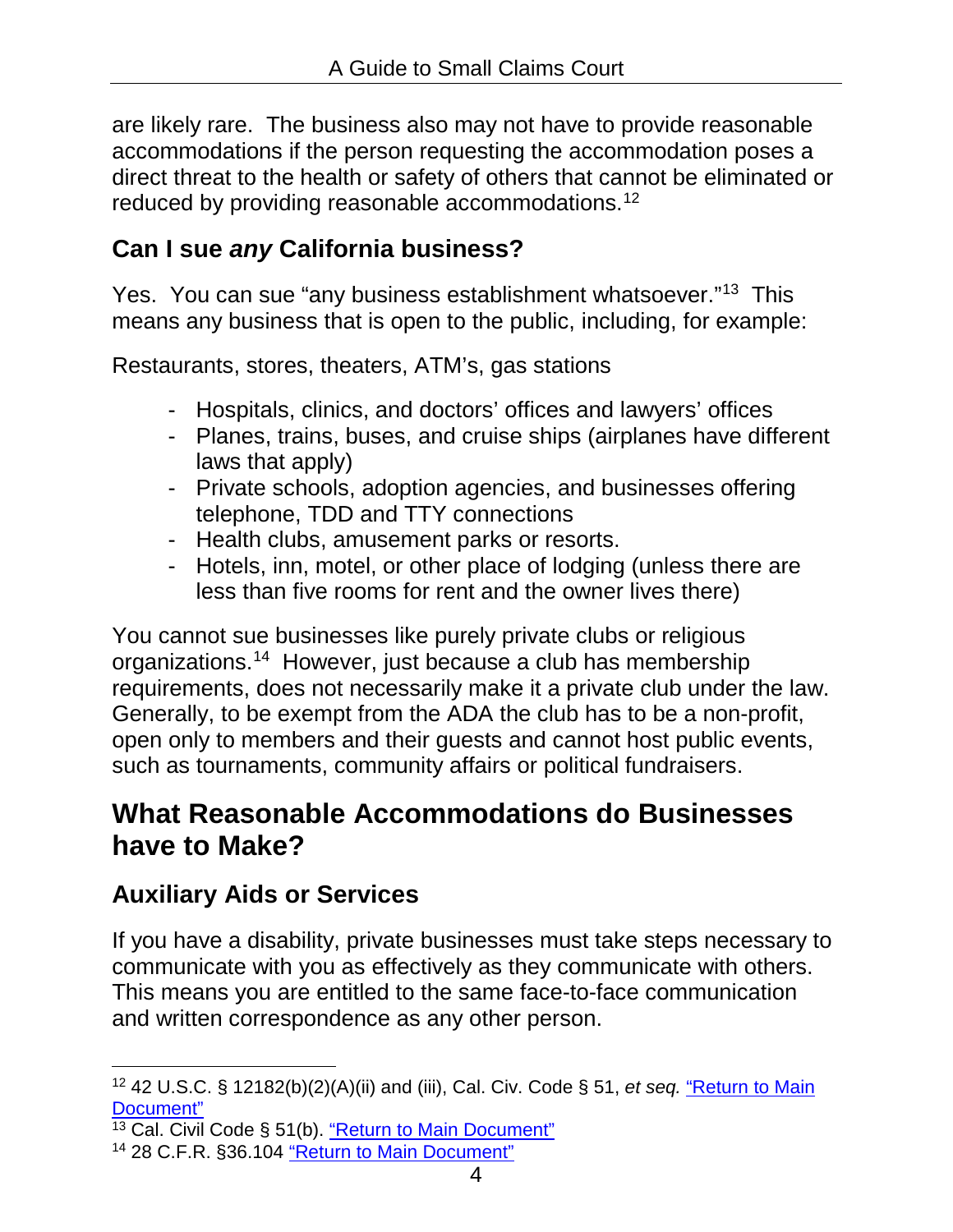If you need auxiliary aids and services to communicate effectively, the business must provide them to you, like:

- Qualified sign language interpreters,
- transcription services such as CART (Captioned audio realtime transcription),
- assistive listening devices,
- note takers,
- qualified readers,
- taped text, and
- Braille materials
- Electronic materials
- <span id="page-6-3"></span>- Written material in accessible formats

For example, a hospital would have to provide a sign language interpreter or real time transcription to communicate with a hearing impaired patient. (Real time transcription is when speech is displayed on a screen.) A private school would have to provide students with vision impairments with materials in alternate formats like electronic versions of written materials or of audio or [video.](#page-6-0) [15](#page-6-6)

# **Reasonable Modifications/Accommodations**

<span id="page-6-4"></span>Private businesses opened to the public and housing providers must make changes to their policies, practices, and procedures if they are needed to allow people with disabilities to access the services and [housing.16](#page-6-1) For example, a business may need to make an exception to its "No Pet" policy for a service animal or a large bank may have to provide ATM machines with accessible features, such as Braille or providing an input for audibly conveying information on the screen.

<span id="page-6-5"></span>If you need to make a physical change (such as a ramp or handrails) to your apartment or house, your landlord must allow you to make the modification so long as it is done properly. However, in most cases, you will be responsible to pay for it.<sup>17</sup>

<span id="page-6-6"></span><span id="page-6-0"></span> $\ddot{\phantom{a}}$ <sup>15</sup> 28 C.F.R. § 36.303 ["Return to Main Document"](#page-6-3)

<span id="page-6-8"></span><span id="page-6-7"></span><span id="page-6-2"></span><span id="page-6-1"></span><sup>16</sup> *See* 28 C.F.R. § 36.302; 42 U.S.C. § 3604(f)(3)(B). ["Return to Main Document"](#page-6-4)  $17$  42 U.S.C. § 3604(f)(3)(A). ["Return to Main Document"](#page-6-5)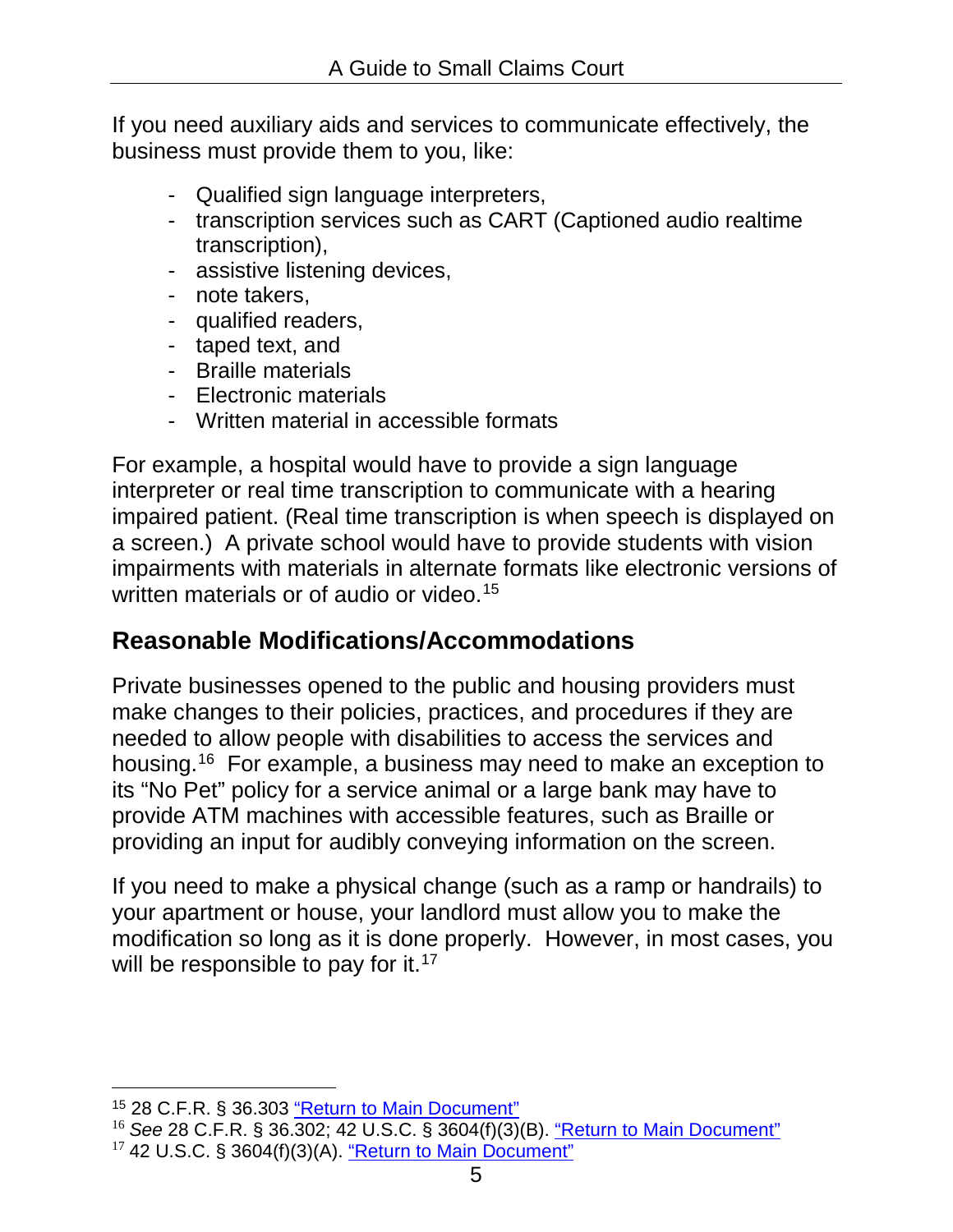#### **Can the business charge me for the accommodation?**

<span id="page-7-3"></span>No. A business open to the public cannot charge you for costs reasonable accommodations or modifications in their policies, practices, or procedures necessary because of your disability.<sup>18</sup> For example, a business cannot charge you a fee for allowing your service animal access or for admitting a personal attendant.

#### **Does a business open to the public or housing provider, such as a landlord, have to make all needed accommodations/modifications?**

No, a business open to the public or housing provider, such as a landlord does not have to provide accommodations that would:

- change the basic nature of the business (a fundamental alteration), or
- create an undue burden (a significant difficulty or expense).

Even if the business or housing provider does not have to make an accommodation because of the financial burden or fundamental alteration, it must try to find or make some kind of accommodation that would be helpful to you.

A business or housing provider is not required to provide the most advanced technology as long as they provide effective communication. In deciding what aids and services are needed for effective communication, the law considers the nature of your impairment, what devices and services are available, and the length and complexity of the communication [involved.19](#page-7-2)

# <span id="page-7-4"></span><span id="page-7-0"></span>**Is it ever legal for a business Open to the public to deny me its goods and services because of my disability?**

Sometimes, but only in rare situations. The ADA says a private business can deny you its goods and services if you are a direct threat to the health and safety of others. This is defined as a significant risk to the

 $\ddot{\phantom{a}}$ 

<span id="page-7-5"></span><span id="page-7-1"></span><sup>18</sup> 28 C.F.R. § 36.301(c) ["Return to Main Document"](#page-7-3)

<span id="page-7-6"></span><span id="page-7-2"></span><sup>19</sup> 28 C.F.R. §§ 36.302, 36.303, Cal. Civ. Code §54.1 ["Return to Main Document"](#page-7-4)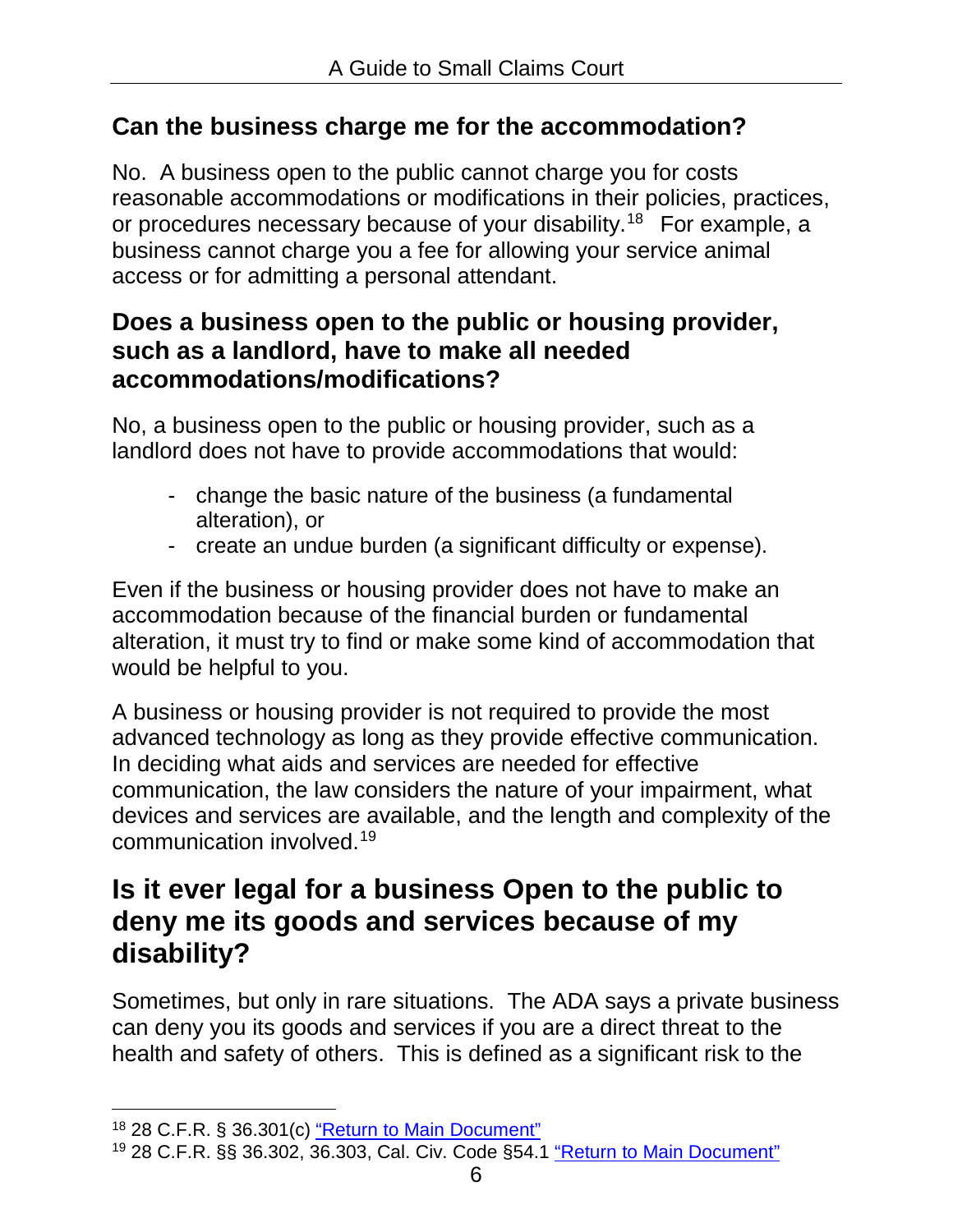<span id="page-8-4"></span>health or safety of [others.](#page-8-0) <sup>[20](#page-8-8)</sup> To decide if you pose a direct threat, the business must look at your particular case and use reasonable judgment based on your individual situation. It must consider current medical knowledge or the best available objective evidence that takes into account:

- The nature, duration, and the severity of the risk;
- How likely it is for the injury to happen; and
- <span id="page-8-5"></span>- If reasonable modifications or providing auxiliary aids would lessen or eliminate the [risk.21](#page-8-1)

### **Is it ever legal for me to be denied housing or evicted because of my disability?**

<span id="page-8-6"></span>Generally, you may not be denied an available unit because of your [disability.22](#page-8-2) However, similar to a business open to the public, a housing provider can deny you housing or evict you if your disability causes you to be a direct threat to the health and safety of others with or without reasonable accommodations.<sup>23</sup>

# <span id="page-8-7"></span>**How to Sue in Small Claims Court**

This section will help you with:

- Small Claims Court Basics
- How to start a case
- Get ready for court
- After the hearing
- Need more help?

<span id="page-8-0"></span> $\overline{a}$ <sup>20</sup> 28 C.F.R. § 36.104. ["Return to Main Document"](#page-8-4)

<span id="page-8-9"></span><span id="page-8-8"></span><span id="page-8-1"></span><sup>21</sup> 28 C.F.R. § 36.208(a)-(b). ["Return to Main Document"](#page-8-5)

<span id="page-8-11"></span><span id="page-8-10"></span><span id="page-8-3"></span><span id="page-8-2"></span><sup>22</sup> 42 U.S.C. § 3604(f)(1)-(2). ["Return to Main Document"](#page-8-6)  $23$  42 U.S.C. 3604(f)(9). ["Return to Main Document"](#page-8-7)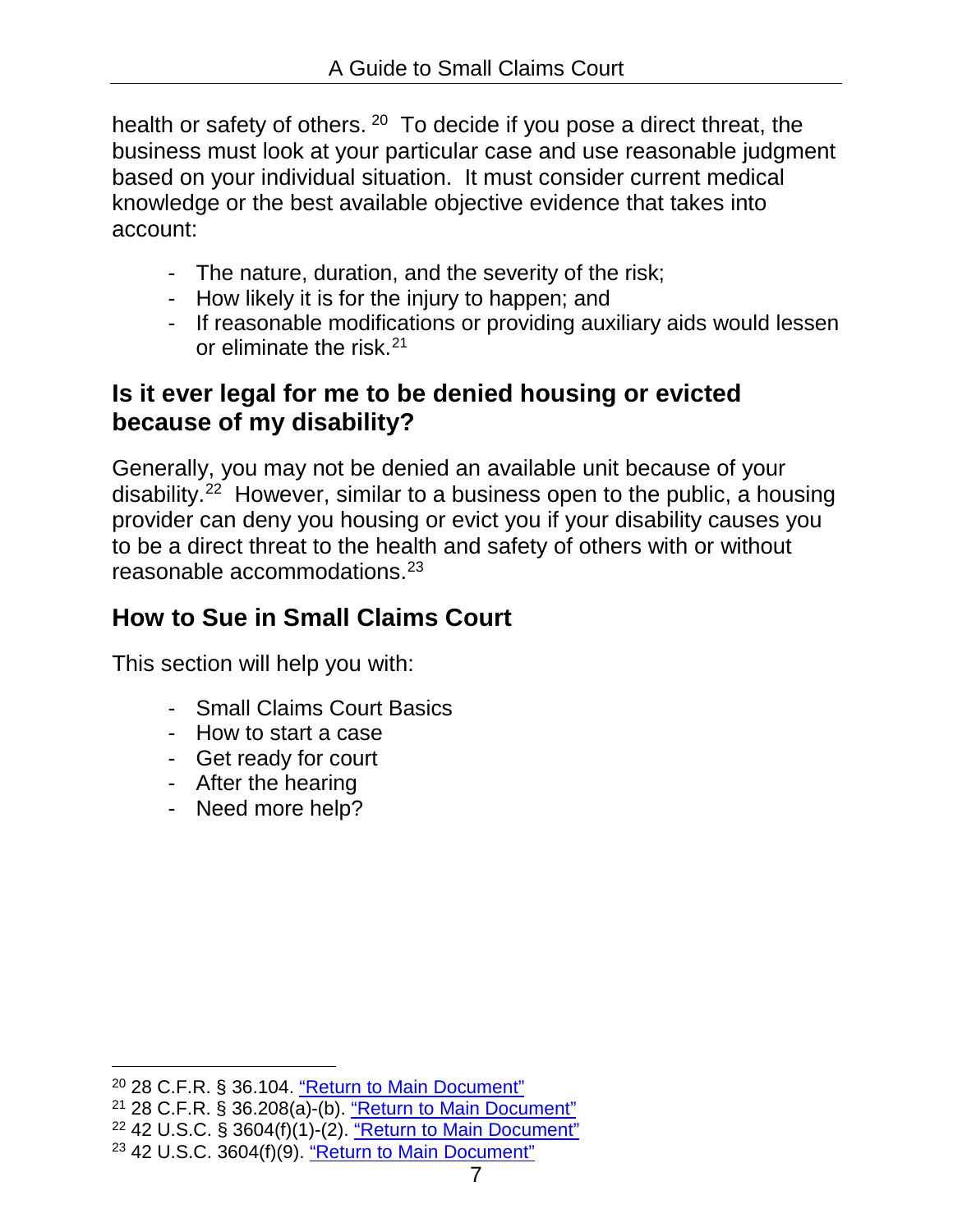# **Small Claims Court Basics**

# **What is small claims court?**

Small claims court is a special court where disputes are resolved quickly and inexpensively. The rules are simple and informal. The person who sues is the Plaintiff. The person who is being sued is the Defendant.<sup>24</sup>

### <span id="page-9-4"></span>**Can I sue for discrimination in small claims court?**

Yes. You can file a claim against a business (and/or an employee of the business) for breaking federal laws, such as the ADA or the Fair Housing Act, or any of the California laws that protect you from discrimination.

<span id="page-9-5"></span>*Note:* You can file separate claims against a business for violating the each California law, but you can only get one award.<sup>25</sup>

### **What can I ask for in small claims court?**

Money. If you sue in small claims court, you can only ask for money.

### **How much money can I ask for?**

You can ask for an "award" that is three (3) times your actual loss, or \$4,000, whichever is greater. So, if the court agrees that you were discriminated against, you should get at least [\\$4,000.26](#page-9-2)

<span id="page-9-6"></span>You cannot ask for more than \$10,000 in your claim. You can file as many claims as you want for up to \$2,500 each. But you can only file two claims in a calendar year that ask for more than \$2,500.<sup>27</sup>

<span id="page-9-7"></span>If you want to sue for more than \$10,000, you can file in the civil division of Superior Court or you may sue in the small claims court and give up your right to any amount over the \$10,000 limit. If you sue in Superior Court, you will probably need a lawyer to represent you. Your suit can

<span id="page-9-8"></span><span id="page-9-0"></span> $\ddot{\phantom{a}}$ <sup>24</sup> Small Claims Court, Basics,<http://www.courts.ca.gov/1256.htm> (last visited Feb. 24, 2015). ["Return to Main Document"](#page-9-4)

<span id="page-9-9"></span><span id="page-9-1"></span><sup>&</sup>lt;sup>25</sup> See Cal. Civil Code § 54.1 ["Return to Main Document"](#page-9-5)

<span id="page-9-10"></span><span id="page-9-2"></span><sup>26</sup> Cal. Civil Code § 52(a). ["Return to Main Document"](#page-9-6)

<span id="page-9-11"></span><span id="page-9-3"></span><sup>&</sup>lt;sup>27</sup> Small Claims Court, How Much Can You Sue for In Small Claims Court?, <http://www.courts.ca.gov/1256.htm> (last visited Feb. 24, 2015). ["Return to Main](#page-9-7)  [Document"](#page-9-7)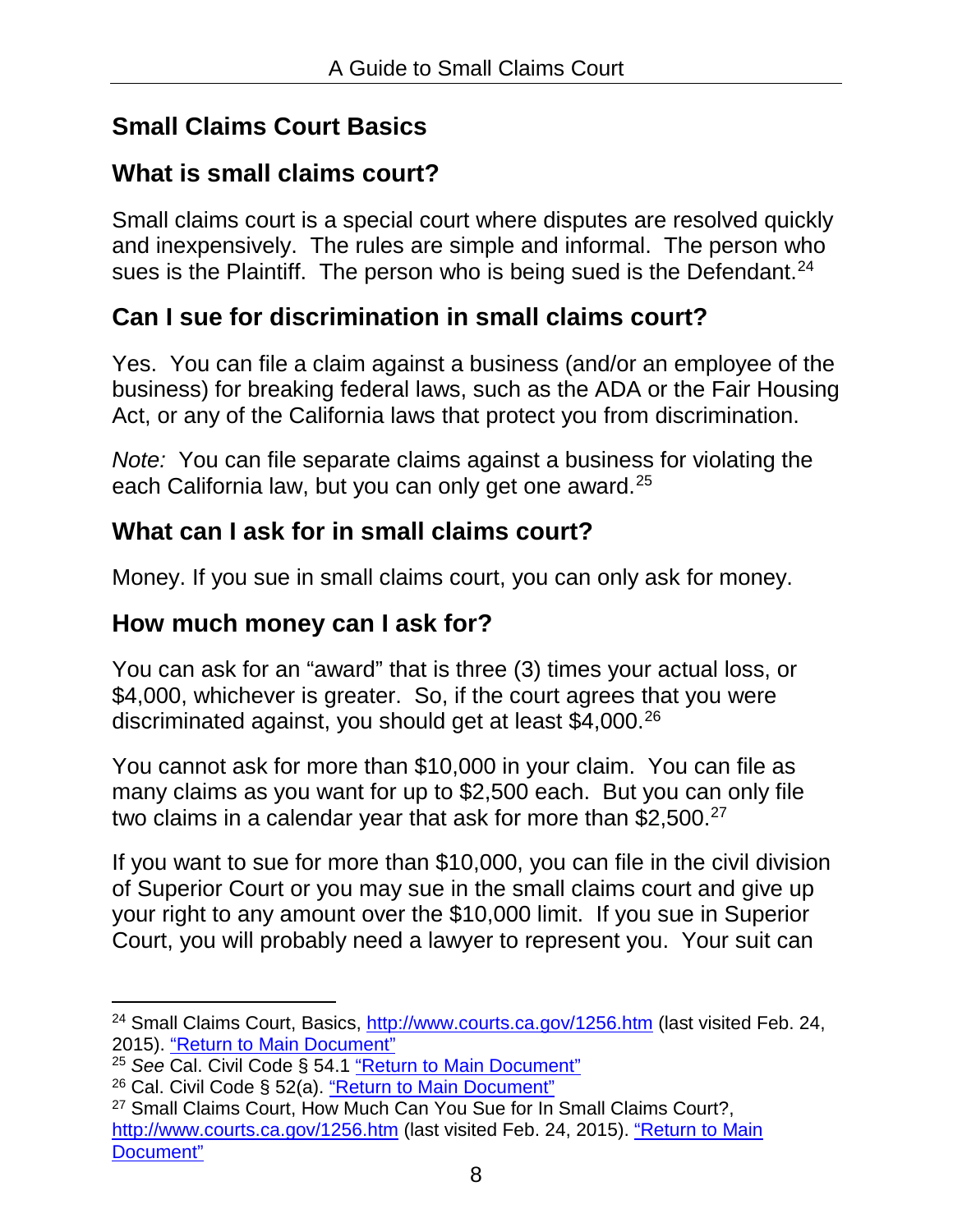ask the Court to order the business to reimburse you for your attorney's fees.

# **Can I ask for a Court Order?**

No. In small claims court, you cannot ask for a court order (injunction) to make a business do something or stop doing something, like:

- Make its premises accessible,
- Provide disability awareness training to its employees,
- Provide personal assistance to its customers with disabilities, or
- End a discriminatory practice and/or policy.

If you want an injunction, you must file your case in either California Superior Court (state court) or U.S. District Court (federal court).

# **Can anyone file a claim?**

To file a claim, you must be at least 18 years old and "competent," meaning that you are able to understand the nature of the claim and court process and participate fully.

If you are under 18, or if a court has decided you are "incompetent," you must ask the Court to appoint a representative to speak for you. Incompetent" is a legal term that means you cannot sue without the help of a competent adult because of some mental condition.<sup>28</sup>

<span id="page-10-1"></span>This representative person is called a "guardian ad litem," and is usually a parent, a relative, or an adult friend.

To do this, fill out the *Application and Appointment of Guardian ad litem*, form Civ-010. You may access the form here: <http://www.courts.ca.gov/documents/civ010.pdf>

# **Is there a deadline to file?**

 $\ddot{\phantom{a}}$ 

Yes. You must file in small claims court within two (2) years from the date you were discriminated against.

There are some exceptions, like if the discrimination happened when:

<span id="page-10-2"></span><span id="page-10-0"></span><sup>&</sup>lt;sup>28</sup> Small Claims Court, Basics,<http://www.courts.ca.gov/1256.htm> (last visited Feb. 24, 2015). ["Return to Main Document"](#page-10-1)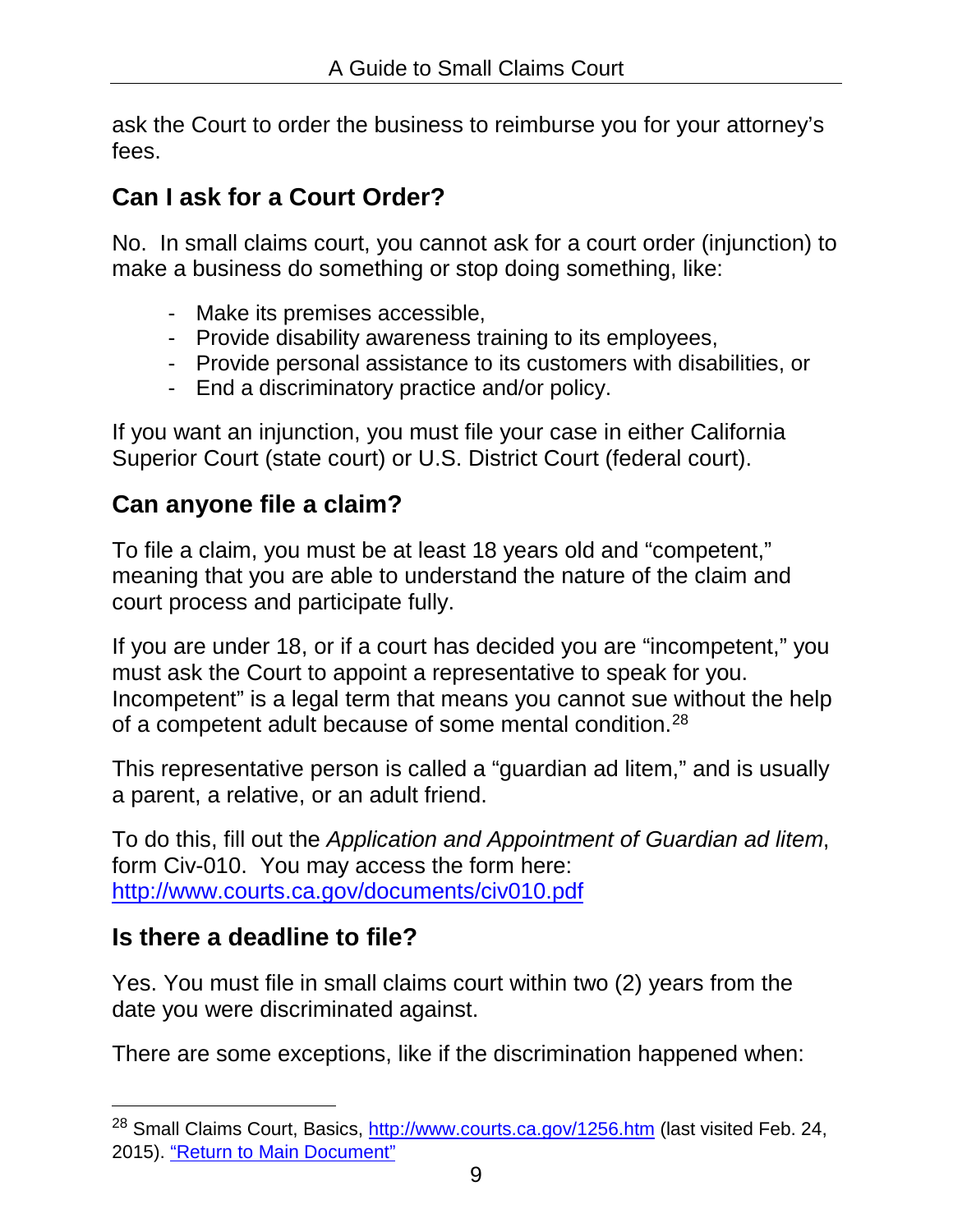- The defendant was out of the state;
- You were under 18;
- You were in jail; or
- <span id="page-11-3"></span>- You were mentally incompetent.<sup>29</sup>

### **Can I have a lawyer?**

No. You cannot have a lawyer represent you in small claims court. But you can talk to a lawyer before or after court.

### **Do I have to file my suit in small claims court?**

No. You can also file your case in California Superior Court or U.S. District Court. But, it is easier to file a claim in small claims court. The rules are easy and informal. And, you don't need a lawyer.

# <span id="page-11-0"></span>**How to Start a Case**

First, decide if it is worth your time and effort to sue in small claims court. Trials in small claims court are quick and simple. But, it can take a lot of time to prepare your case, serve and file your court papers and collect a judgment.

### **How do I know if I have a good case?**

Besides discrimination, other common types of small claims cases are disputes about:

- Property damage or personal injury from a car accident;
- Landlord/tenant security deposits;
- Damage to your property by a neighbor;
- Disputes with contractors about repairs or home improvement jobs;
- Collection of money owed;
- Homeowner association disputes; and
- <span id="page-11-4"></span>- Many other issues.<sup>30</sup>

 $\overline{a}$ 

<span id="page-11-5"></span><span id="page-11-1"></span><sup>&</sup>lt;sup>29</sup> Small Claims Court, Basics,<http://www.courts.ca.gov/1256.htm> (last visited Feb. 24, 2015). ["Return to Main Document"](#page-11-3)

<span id="page-11-6"></span><span id="page-11-2"></span><sup>&</sup>lt;sup>30</sup> Small Claims Court, Basics,<http://www.courts.ca.gov/1256.htm> (last visited Feb. 24, 2015). ["Return to Main Document"](#page-11-4)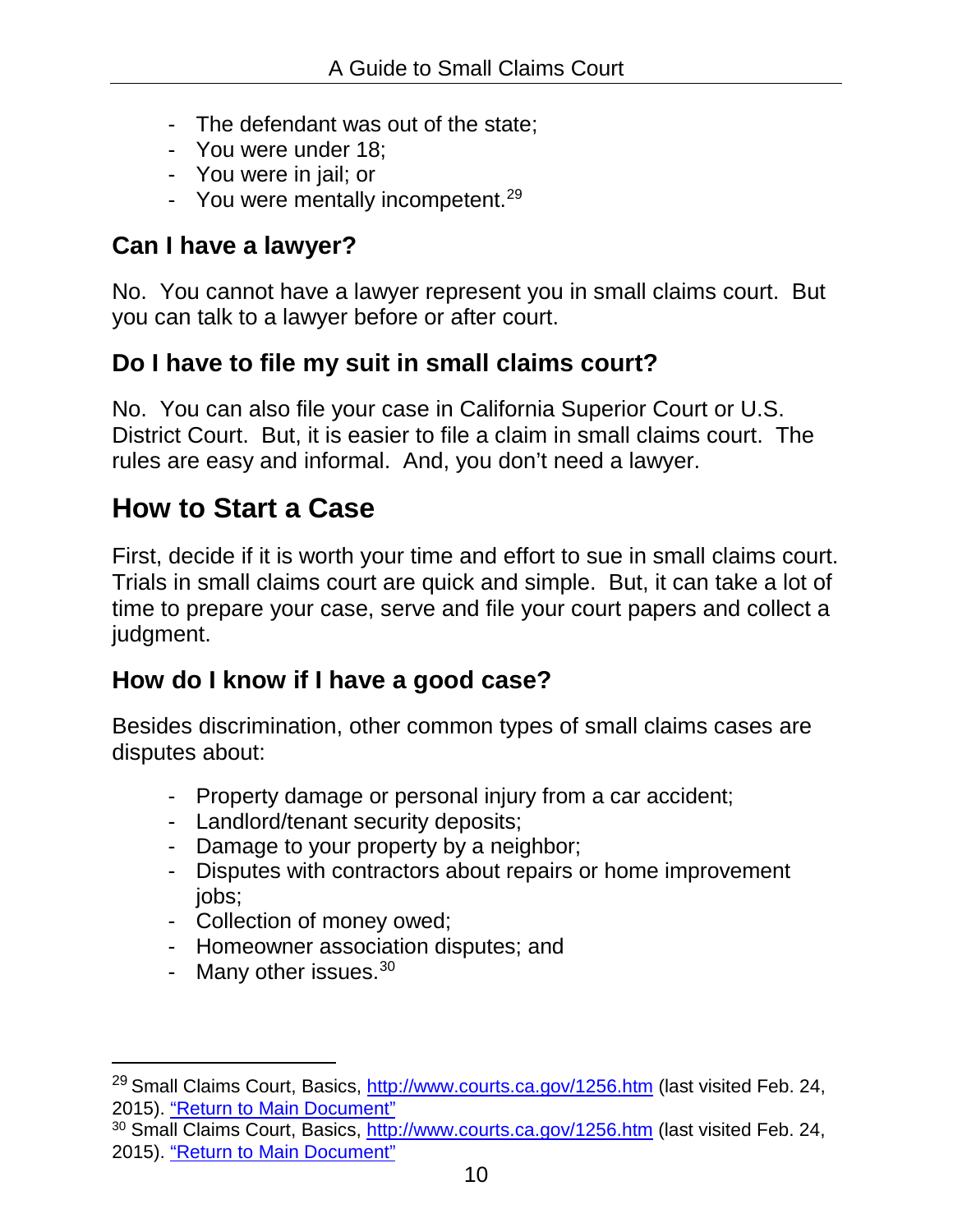Appeals: You cannot appeal if you were the person who filed the claim unless the Defendant also filed a cross-claim against you. If someone else files a claim against you and you lose, you can appeal. This means that if you are the plaintiff suing a defendant and you lose, you cannot appeal the court's decision.

When you appeal a small claims judgment, you ask the superior court to change the small claims court judge's decision. You will have another court hearing and must present your case again.<sup>31</sup>

# <span id="page-12-2"></span>**How do I file a claim?**

First, talk to the person or business you are thinking about suing. Try to work things out before going to court. Working things out in advance can avoid the stress and uncertainty that comes with a court case. To discuss the case before court, you can make a telephone call or write a "demand letter" that describes your claim and what you are seeking. For help with writing a demand letter, visit: [http://www.courts.ca.gov/11145.htm.](http://www.courts.ca.gov/11145.htm)

Send your demand letter by certified mail so you can prove that the Defendant got it.

If the Defendant still does not pay you, fill out form SC-100, Small Claims Case Order to go to Court. The form can be located at: [http://www.courts.ca.gov/1017.htm.](http://www.courts.ca.gov/1017.htm)

File SC-100 with the Court Clerk. The Clerk will give you a hearing day and time. If you would prefer a hearing date on a specific day (like Saturday) or at night, ask the clerk.

<span id="page-12-3"></span>In some counties, you can file by mail or online. But, if you make a mistake on your claim, you may have to correct the mistake and file again. $\frac{32}{2}$ 

<span id="page-12-4"></span><span id="page-12-0"></span> $\overline{a}$ <sup>31</sup> Small Claims Court, Basics,<http://www.courts.ca.gov/1016.htm> (last visited Feb. 24, 2015). ["Return to Main Document"](#page-12-2)

<span id="page-12-5"></span><span id="page-12-1"></span><sup>&</sup>lt;sup>32</sup> Small Claims Court, Steps to Filing a Small Claims Case, <http://www.courts.ca.gov/1008.htm> (last visited Feb. 24, 2015). ["Return to](#page-12-3) Main [Document"](#page-12-3)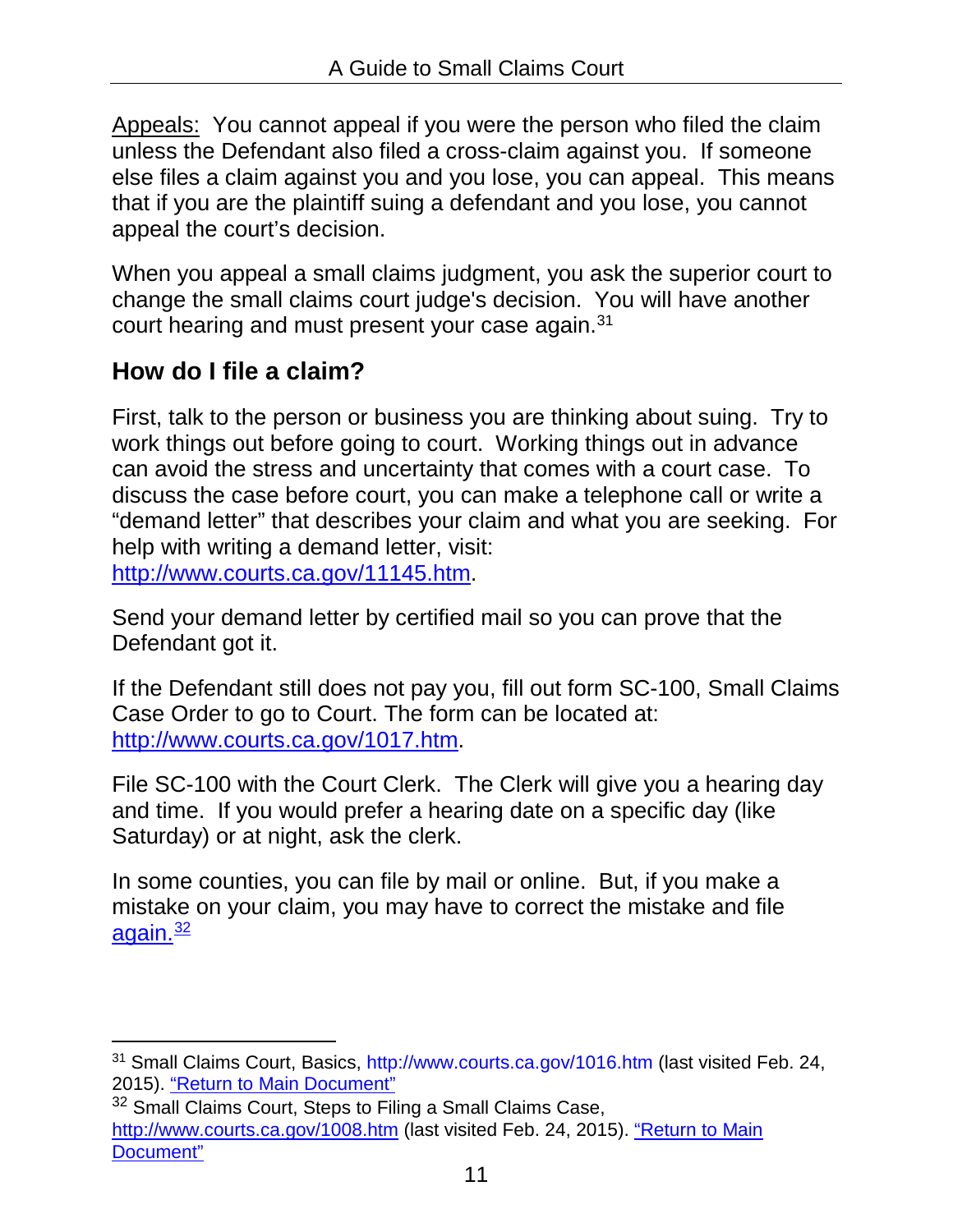#### **Where do I file my claim?**

You must file your claim (SC-100) at the right courthouse. If you don't, the court will dismiss your case.

File at the courthouse that covers the area where:

- The Defendant lives or does business; or
- The business's branch office or principal place of business is located; or
- <span id="page-13-3"></span>- The discrimination took place. $33$

# <span id="page-13-0"></span>**Who is the Defendant in my case?**

The Defendant is the business or employee you are suing. You must use the Defendant's exact legal name on your court forms.

If the Defendant is a business or corporation and you do not know the exact legal name, ask the Small Claims Advisor where to find this information.

**Note**: You can only collect money from a Defendant whose exact name appears on your claim. So, it is very important to list the Defendant's name correctly. Here are some tips on how to list your defendant(s):

# **If your Defendant is [a…34](#page-13-2)**

 $\overline{a}$ 

Person: Write the person's first name, middle initial and last name.

Married couple: Write the husband's full name AND the wife's full name.

<span id="page-13-4"></span>Example: James A. Jones and Sally R. Jones

If you don't know the wife's first name, write:

James A. Jones and Mrs. James A. Jones

<span id="page-13-5"></span><span id="page-13-1"></span><sup>&</sup>lt;sup>33</sup> Small Claims Court, Find the Right Court to File Your Claim,

<http://www.courts.ca.gov/9745.htm> (last visited Feb. 24, 2015). ["Return to Main](#page-13-3)  [Document"](#page-13-3)

<span id="page-13-6"></span><span id="page-13-2"></span><sup>&</sup>lt;sup>34</sup> Small Claims Court, Figuring How to Name The Defendant,

<http://www.courts.ca.gov/9736.htm> (last visited Feb. 24, 2015). ["Return to Main](#page-13-4)  [Document"](#page-13-4)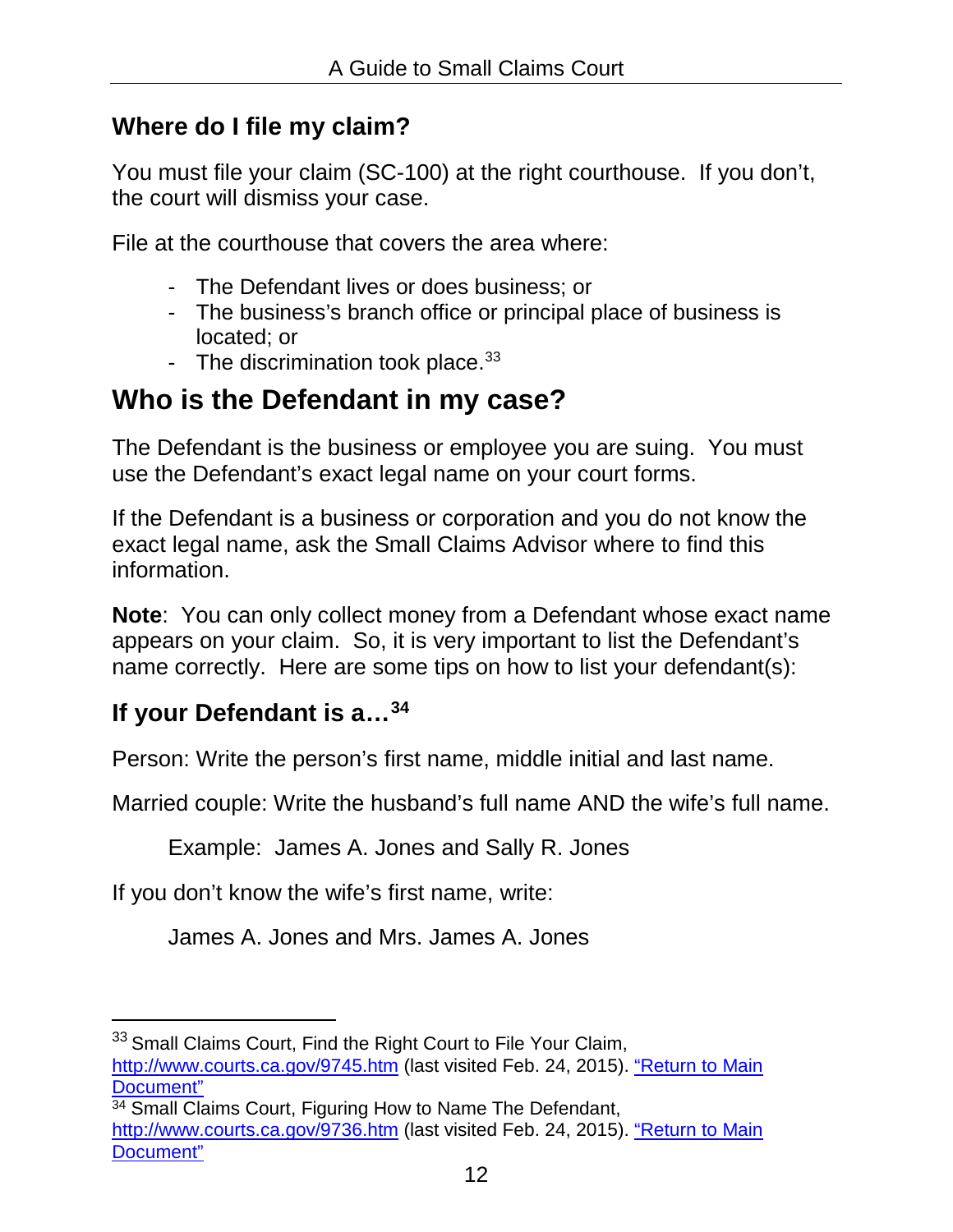Business: Find out if the business is a corporation, partnership or sole proprietorship. Then, read below:

Sole proprietorship (A business owned by one person): Write the owner's name AND the business name on your claim. After the owner's name, write "individual." If you win your case, you can collect from the business or the individual.

Example: Sue Smith, individual & Smith Products

If the owner is doing business under a fictitious name (a made up name), write "& DBA" (means "Doing Business As") before the business name.

Example: Sue Smith, individual & DBA Continental Candies

Partnership (A business owned by 2 or more people) List the partnership AND the name of each partner.

If you win your case you can collect from the individual partners or the partnership.

Example: Jim Smith, Individual, & John Jones, Individual, & DBA Smith & Jones Corporation

Write the exact name of the corporation followed by "a corporation" or "Inc."

Example: Sally's Dresses, a corporation or Sally's Dresses, Inc.

Do not name the people who own the corporation unless they were clearly acting as individuals apart from the corporation.

Subsidiary of a Corporation (A Company owned by a corporation) Write the name of the Corporation, then the letters DBA and the name of the subsidiary.

Example: Lotus Corporation, DBA The Flower Company

# **Do I have to pay to file?**

Yes. The fee is based on the amount of your claim and the number of claims you have filed in the past 12 months.

If you have filed 12 or fewer claims in the past 12 months: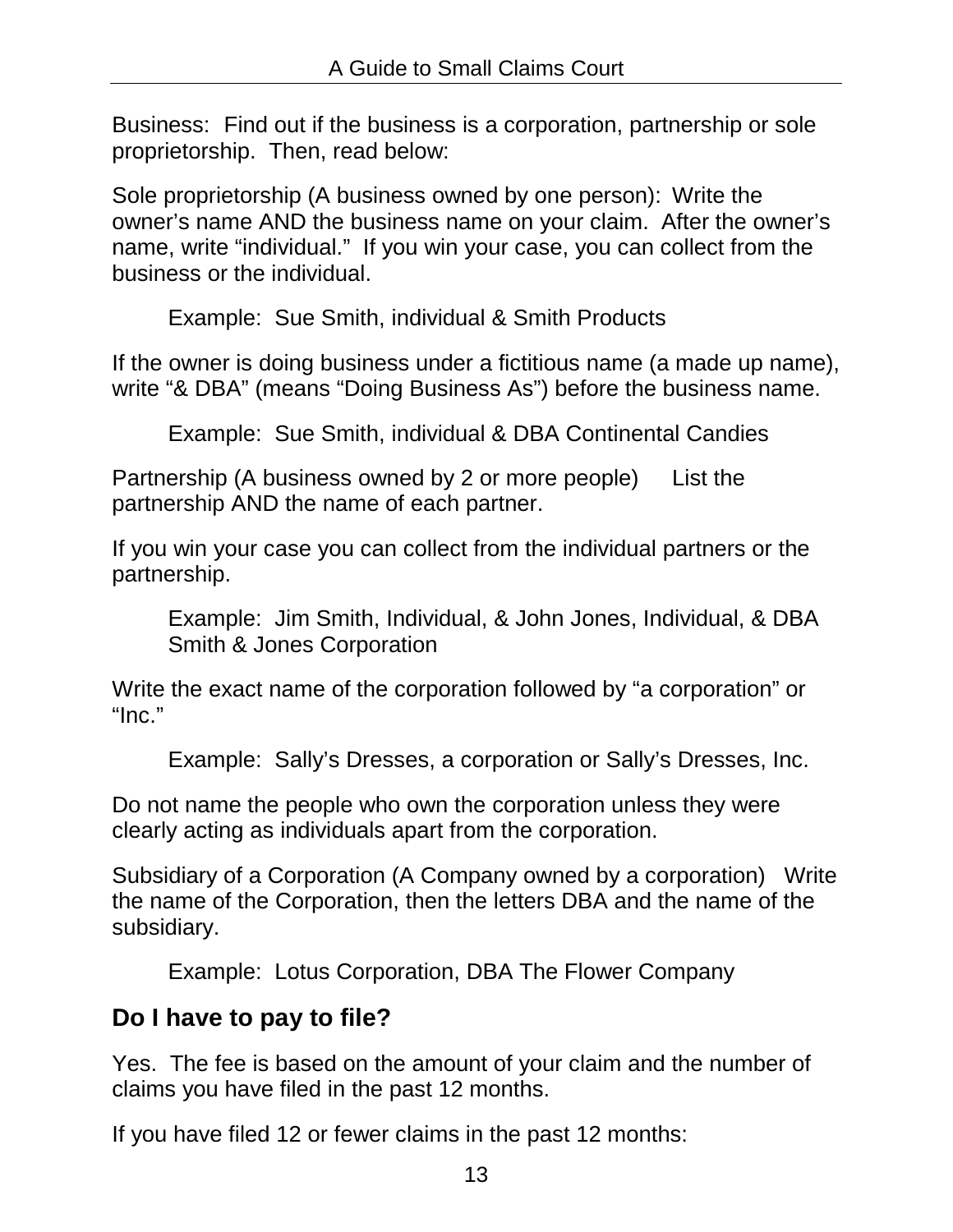| Amount of your Claim: | <b>Filing Fee</b> |
|-----------------------|-------------------|
| \$0 to \$1500         | \$30              |
| \$1500.01 to \$5,000  | \$50              |
| \$5000.01 to \$10,000 | \$75              |

You can get a waiver of all or part of the filing fee if you are getting public benefits, are a low-income person, or do not have enough income to pay for your household's basic needs *and* your court fees so you will not have to pay the full amount. Be sure to file the fee waiver with the court at the same time that you file your small claims action.

If you cannot afford to pay your court fees, fill out and file these forms:

- Request to Waive Court Fees (form FW-001)
- Order on Application to Waiver of Court Fees and costs (form FW-003)

<span id="page-15-2"></span>You can fill out these forms online at: [http://www.courts.ca.gov/9743.htm.35](#page-15-0)

#### **How does the Defendant find out about the claim?**

You must let the Defendant know you are suing them. This means someone – not you – must serve (give) each Defendant a filed copy of your completed complaint (form SC-100) in person.

#### **What is "service"?**

 $\ddot{\phantom{a}}$ 

There are strict rules for serving court papers. "Service" or "serving" is when someone — *not you or anyone else listed in this case* — gives a copy of your court papers to the person, business, or public entity you are suing. Service lets the other party know:

- What you are asking for,
- When and where the trial will be, and
- <span id="page-15-3"></span>- What they can do.

Do not serve fee waiver forms. These forms are only for the court.<sup>36</sup>

<span id="page-15-4"></span><span id="page-15-0"></span><sup>35</sup> Small Claims Court, Fee Waivers, [http://www.courts.ca.gov/1090.htm,](http://www.courts.ca.gov/1090.htm) (last visited Feb. 24, 2015). ["Return to Main Document"](#page-15-2)

<span id="page-15-5"></span><span id="page-15-1"></span><sup>&</sup>lt;sup>36</sup> Small Claims Court, Service of Process, http://www.courts.ca.gov/1092.htm, (last visited Feb. 24, 2015). ["Return to Main Document"](#page-15-3)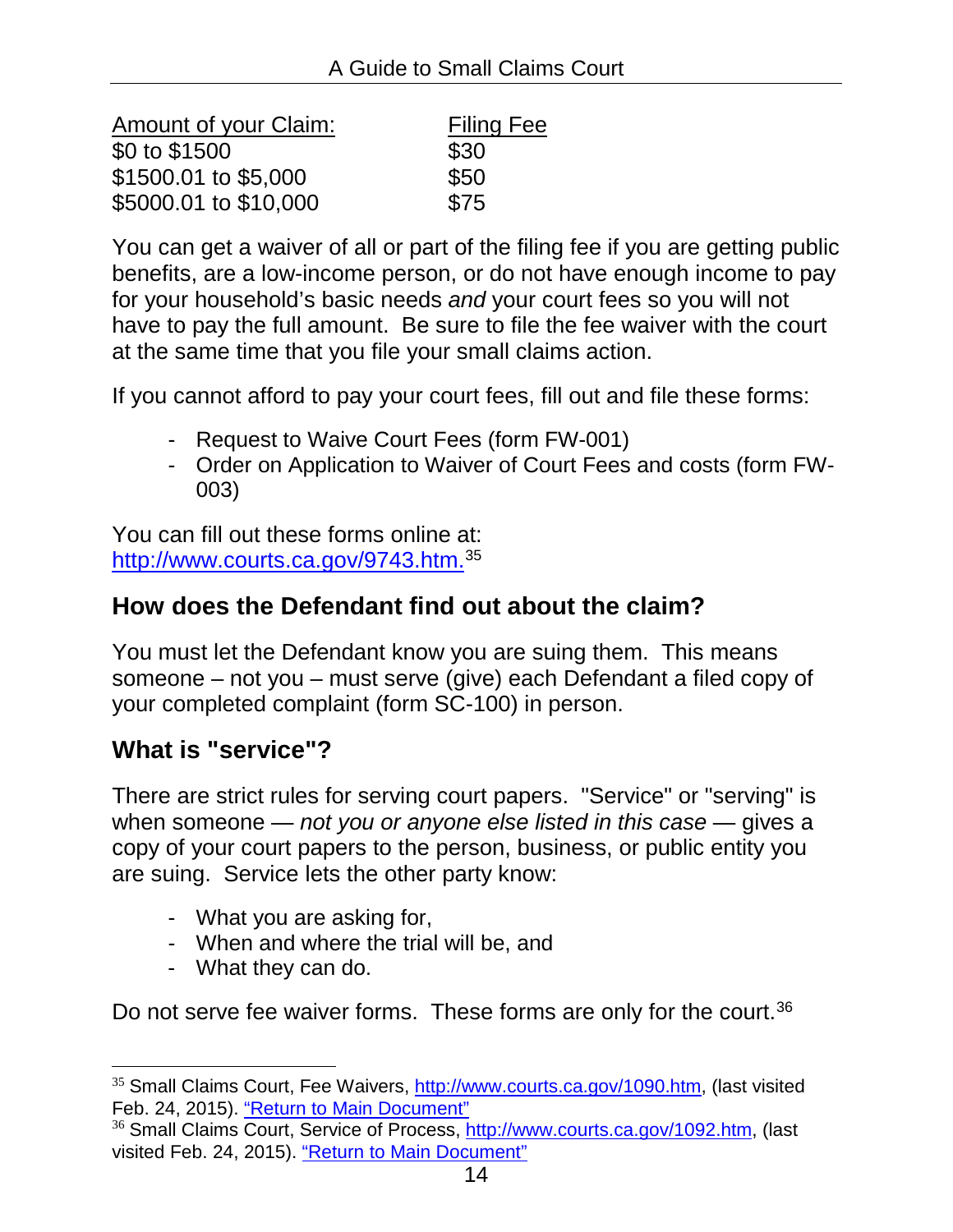### **When must I serve the claim?**

It depends on **how** you serve your claim. If you are the Plaintiff, serve the Plaintiff's Claim [\(Form SC-100,](http://www.courtinfo.ca.gov/forms/fillable/sc100.pdf) Form can be located at [http://www.courts.ca.gov/1017.htm\)](http://www.courts.ca.gov/1017.htm).

- For personal service: Serve your claim at least 15 days before the court date (or 20 days if the person, business, or public entity you're serving is outside the county).
- For substituted service: Serve your claim at least 25 days before your court date (or 30 days if the person, business, or public entity you're serving is outside the county). If the person, business, or public entity you have to serve is outside California or if you are serving a different form, ask the [Small Claims Advisor](http://www.courtinfo.ca.gov/selfhelp/smallclaims/scbycounty.htm) for more information.

### **Who can serve?**

A friend, a process server, or the Sheriff can serve the court papers. The server must be at least 18 and not listed in the case.

- A "process server" is someone you pay to deliver court forms. Look in the Yellow Pages under "Process Serving."
- The Sheriff (or Marshal if your county has one) can also deliver court forms. Ask the court clerk how to contact the Sheriff. Or, look in the county section of your phone book under "Sheriff." You must pay the Sheriff, unless you qualify for a fee waiver.

# **Does the server have to give me Proof of Service?**

Yes. The person who serves the forms in person must fill out and sign the Proof of Service form (SC-104), then give it to you. Then, you must take it and file it at the Clerk's Office. When filing, keep a court-stamped copy for your records.

If you paid the Court Clerk to serve your forms by restricted Certified Mail, ask the Clerk's Office if they have received the Certified Mail receipt.

# **Is there a deadline to serve the Defendant?**

Yes. The Defendant must get served at least 15 days before the hearing. Or, 20 days before the hearing if the Defendant lives in another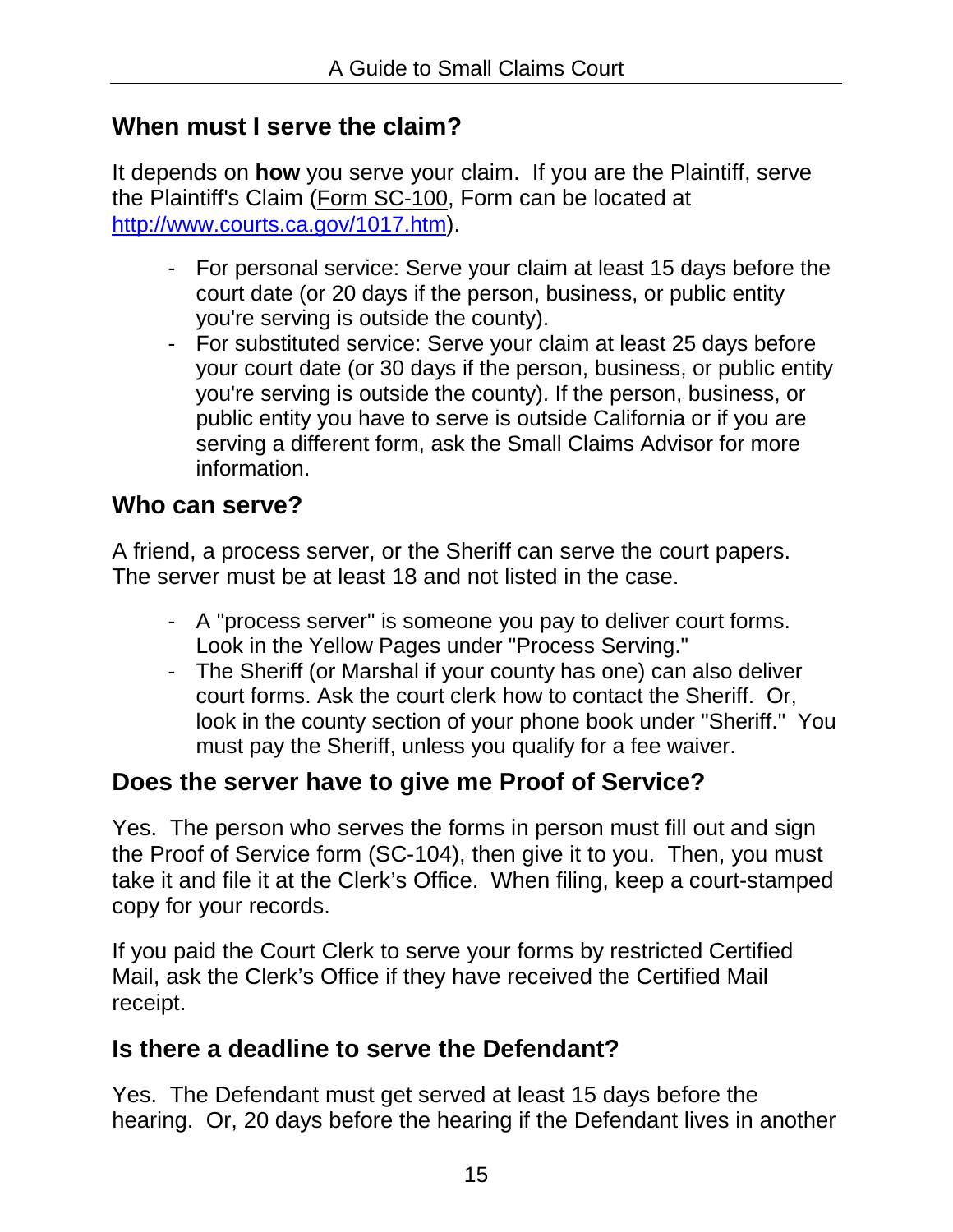county. If the Defendant is not served in time, the court will postpone your case.

#### **Can the person I sue also sue me?**

Yes. The Defendant can file a small claim against you. This is called the Defendant's Claim (SC-120). If this happens, the court will decide both claims at the same time.

If the Defendant's Claim is for more than \$10,000, s/he can file a claim in Superior Court. Then, s/he can ask the court to transfer your claim to Superior Court.

### **Does the Defendant have to give me notice?**

Yes. If the Defendant files a claim against you, s/he must serve you (give you notice) at least five days before your trial. But, if the Defendant gets served with your papers less than 10 days before trial, s/he can serve you up to one day before the trial.<sup>37</sup>

# <span id="page-17-1"></span>**Can I change (amend) my claim?**

Yes. If your Defendants have not been served yet, go to the Small Claims Clerk's Office and ask to change (amend) your claim. Bring your original claim forms with you. After you file your "amended claim," you must serve the Defendants, as described above.

If your claim already has been served on any of the Defendants, you must write a letter to the court to ask for permission to change your claim. The Small Claims Advisor can help you with this.

To remove one or more of the Defendants, fill out and file the dismissal form to let the Court know which Defendants you no longer want to sue.

(*Request to Amend Claim Before Hearing, Form SC-114*). You must serve the dismissal on the other Defendants if they have already been served with your small claims complaint. If your complaint has not been served, you do not have to notify the other Defendants about the

<span id="page-17-2"></span><span id="page-17-0"></span> $\ddot{\phantom{a}}$ 37 Small Claims, Being Sued,<http://www.courts.ca.gov/1010.htm> (last visited Feb. 24, 2015). ["Return to Main Document"](#page-17-1)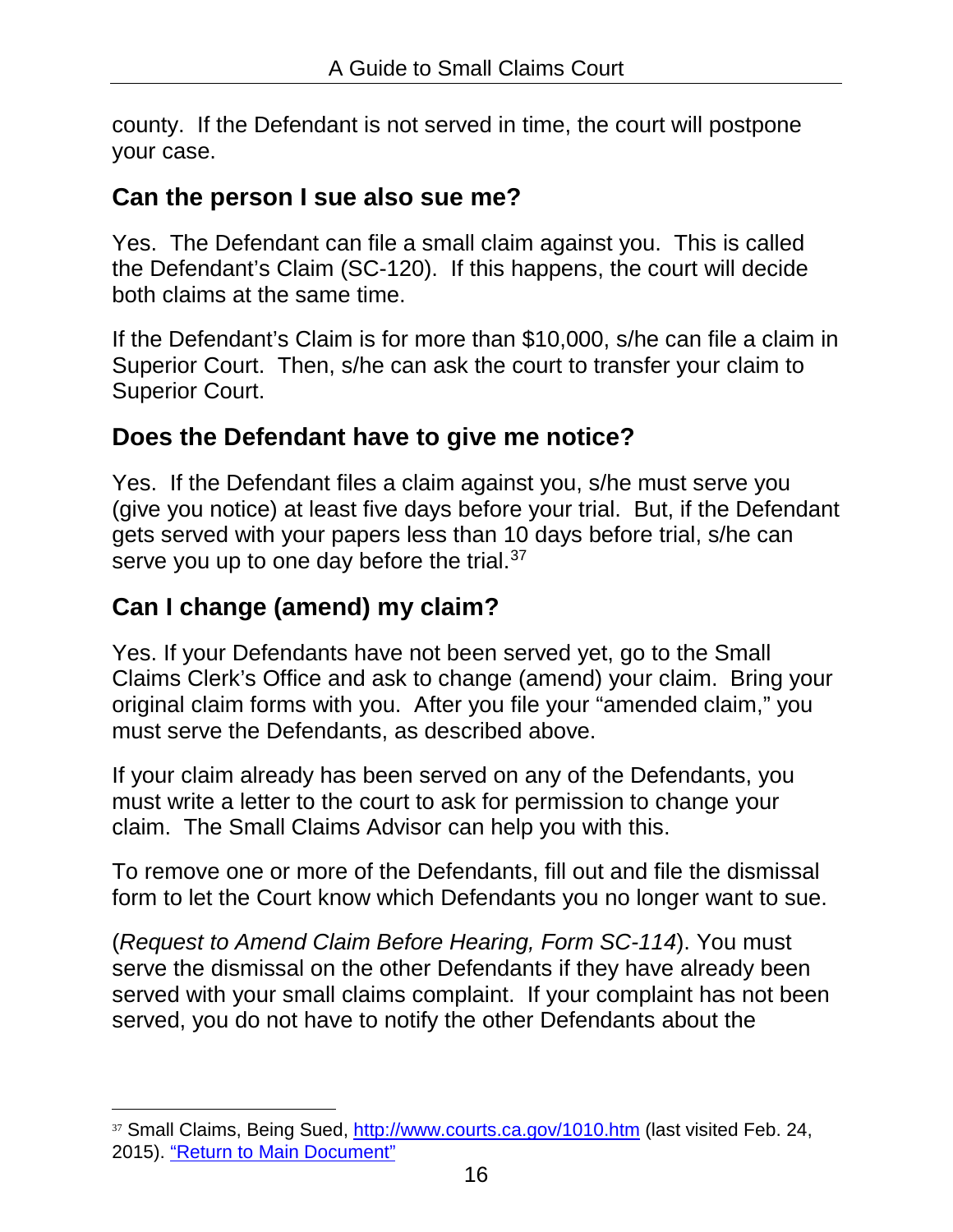<span id="page-18-4"></span>[dismissal.38](#page-18-1) You can dismiss the case "with prejudice" or "without prejudice."

"With Prejudice" means you will not be able to bring the same claim against the same defendant in the future

"Without Prejudice" means you will be able to bring other suits based on the same claim, as long as the statute of limitations has not run.

### **Can I change my court date?**

Yes. Fill out and file a Request to Postpone Small Claims Hearing (form SC-150), at least 10 days before your hearing. The clerk will charge you a \$10 fee.

Or, you can write a letter to the Court explaining why you need to change your court date.

You must also mail or personally give a copy of your form SC-110 or the letter you wrote to the court to the all the Defendants and other Plaintiffs in your case.

If you have less than 10 days before your trial, take your completed form SC-110 or letter to the Clerk's office AND mail or personally give a copy of your form SC-110 or letter to the other people named in the claim.

<span id="page-18-5"></span>Or, go to your hearing and ask the judge for a new date (called "continuance.")<sup>39</sup>

# <span id="page-18-0"></span>**How to Get Ready for Court**

### **How long do I have to wait to go to court?**

<span id="page-18-6"></span>If you are suing somebody, you must go to court. Your case will be heard within  $20 - 70$  days after you file your claim.<sup>40</sup>

<span id="page-18-7"></span><span id="page-18-1"></span> $\ddot{\phantom{a}}$ 38 Small Claims, Change Your Claim or Court Date,<http://www.courts.ca.gov/1387.htm> (last visited Feb. 24, 2015). ["Return to Main Document"](#page-18-4)

<span id="page-18-8"></span><span id="page-18-2"></span><sup>&</sup>lt;sup>39</sup> Small Claims, Change Your Claim or Court Date,<http://www.courts.ca.gov/1387.htm> (last visited Feb. 24, 2015). ["Return to Main Document"](#page-18-5)

<span id="page-18-9"></span><span id="page-18-3"></span><sup>&</sup>lt;sup>40</sup> Small Claims Court, Basics,<http://www.courts.ca.gov/1256.htm> (last visited Feb. 24, 2015). ["Return to Main Document"](#page-18-6)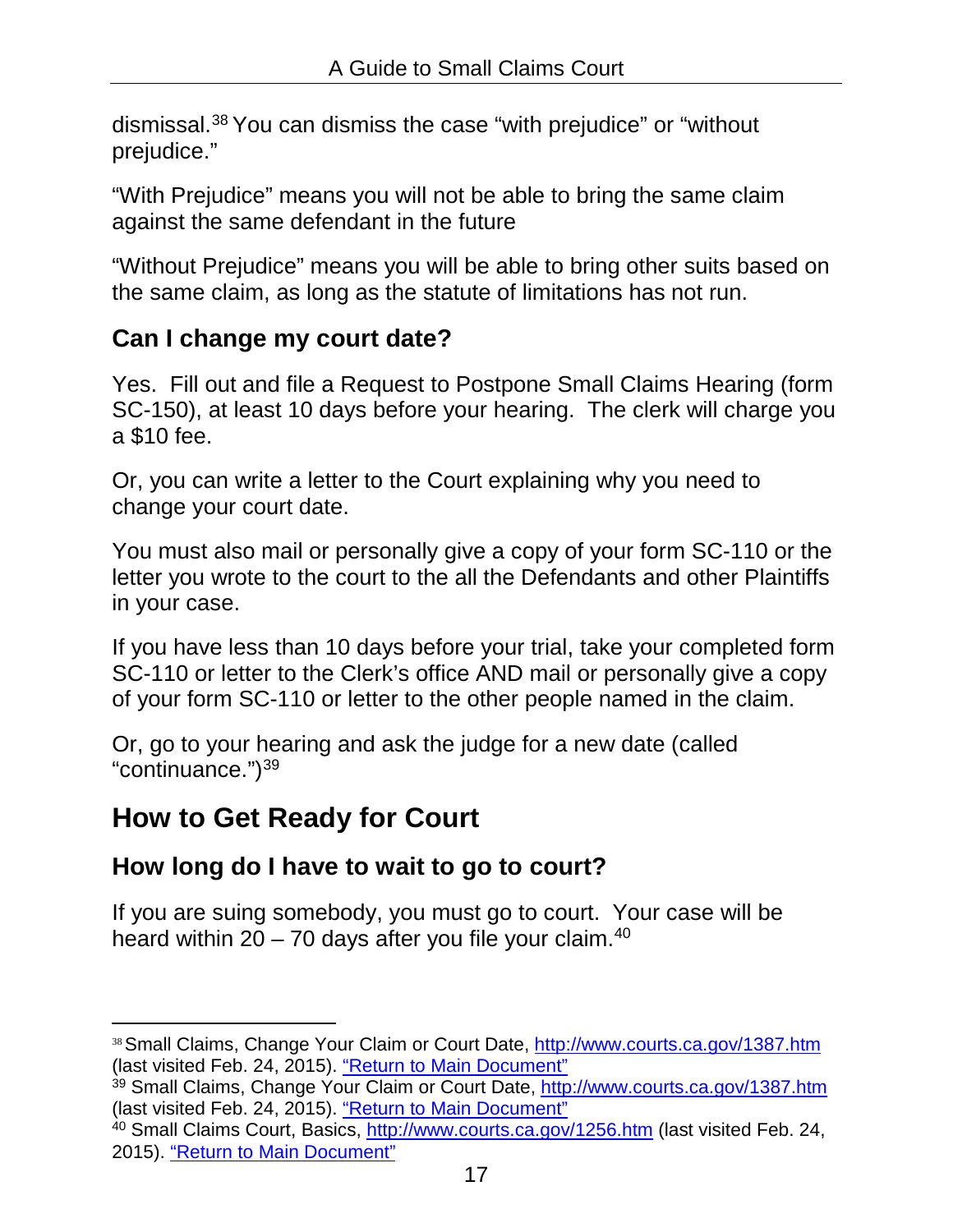#### **How can I make witnesses come to court?**

You can ask the witnesses to come voluntarily. Or, you can file form SC-107. The Clerk will subpoena (order) them to go. The form can be located at [http://www.courts.ca.gov/1017.htm.](http://www.courts.ca.gov/1017.htm)

Witnesses can charge you a fee. Non-expert witnesses can charge you \$35 a day, plus 20¢ a mile for travel to and from the courthouse. Expert witnesses cost a lot. To save money, you can ask the expert witness to give you the information you need in writing. This is called a declaration.<sup>41</sup>

### <span id="page-19-3"></span>**How can I get records or papers to prove my case?**

<span id="page-19-4"></span>File form SC-107. The Clerk will subpoena (order) the person who has the records to bring or send a copy to Court.<sup>42</sup>

### **Can I use mediation?**

Yes. In fact, some courts require you to use mediation first. Mediation is when a trained mediator works with the Plaintiff and Defendant to try to settle the case out of court. Mediation can be faster and easier than going to court. And, about 80% of cases that go to mediation get solved out of court.

If you want to try mediation, ask the Small Claims Advisor to help you find a mediator. Ask for a mediation date that is before your small claims trial date. That way, if mediation doesn't work for you, you can still go to court on your scheduled trial date.<sup>43</sup>

#### <span id="page-19-5"></span>**How does mediation work?**

If you want to try mediation, ask the Small Claims Advisor to connect you with a mediator. Then, you contact the mediator and the mediator will contact the Defendant(s). If both sides agree to mediation, you will go to a neutral place to try and solve your case. The mediator will explain the

<span id="page-19-6"></span><span id="page-19-0"></span> $\ddot{\phantom{a}}$ <sup>41</sup> Small Claims Court, Subpoena a Witness, http://www.courts.ca.gov/11162.htm (last visited Feb. 24, 2015). ["Return to Main Document"](#page-19-3)

<span id="page-19-7"></span><span id="page-19-1"></span><sup>42</sup> Small Claims Court, Going To Court, http://www.courts.ca.gov/1013.htm (last visited Feb. 24, 2015). ["Return to Main Document"](#page-19-4)

<span id="page-19-8"></span><span id="page-19-2"></span><sup>43</sup> Small Claims Court, Mediation, http://www.courts.ca.gov/1011.htm (last visited Feb. 24, 2015). ["Return to Main Document"](#page-19-5)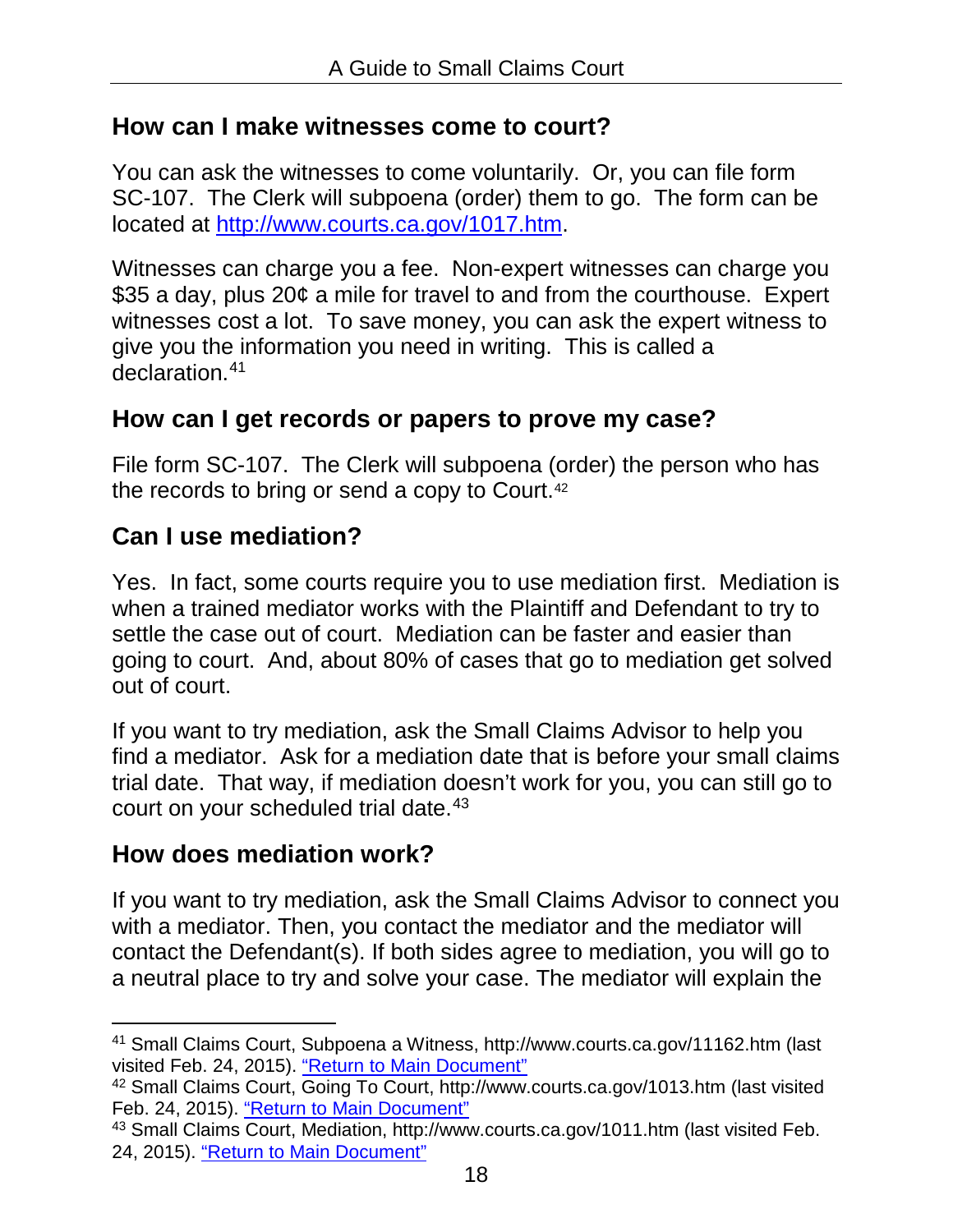process s/he will use. What you say in mediation is private and confidential. Information learned through mediation is not admissible in court. Lawyers can participate in the mediation.

Most mediations take a couple of hours. And, if you can agree on a solution in mediation, the mediator will help put your agreement into writing. If the Defendant doesn't follow the agreement, you can ask the court to enforce [it.44](#page-20-1)

#### <span id="page-20-3"></span>**What if the Defendant and I agree to settle the case before the hearing?**

Just file a *Request for Dismissal* form with the Clerk. Form can be found at [http://www.courts.ca.gov/1017.htm.](http://www.courts.ca.gov/1017.htm) Or, go to the hearing and tell the judge that you settled your case.

# **What happens at the hearing?**

- Get to Court 30 minutes early.
- Bring your witnesses, receipts, and any evidence you need to prove your case.
- When the Courtroom opens, go in and tell the Clerk you are present.
- Watch the other cases so you will know what to do.
- When you name is called, go to the front of the Courtroom.
- <span id="page-20-4"></span>- The judge will listen to both sides. The judge may make a decision at your hearing or mail it to you [later.45](#page-20-2)

# <span id="page-20-0"></span>**After The Hearing**

# **How do I find out about the Court's decision?**

The Court will give or mail you a Notice of Judge's Decision, SC-130 and SC-200. This form tells you what the judge decided. It is important to read the full court's decisions, and then to read form SC-200-INFO, because it will help protect or enforce your rights, whether you won or lost the case.

 $\overline{a}$ <sup>44</sup> *Id.* ["Return to Main Document"](#page-20-3)

<span id="page-20-6"></span><span id="page-20-5"></span><span id="page-20-2"></span><span id="page-20-1"></span><sup>45</sup> Small Claims Court, Your Trial, http://www.courts.ca.gov/1119.htm (last visited Feb. 24, 2015). ["Return to Main Document"](#page-20-4)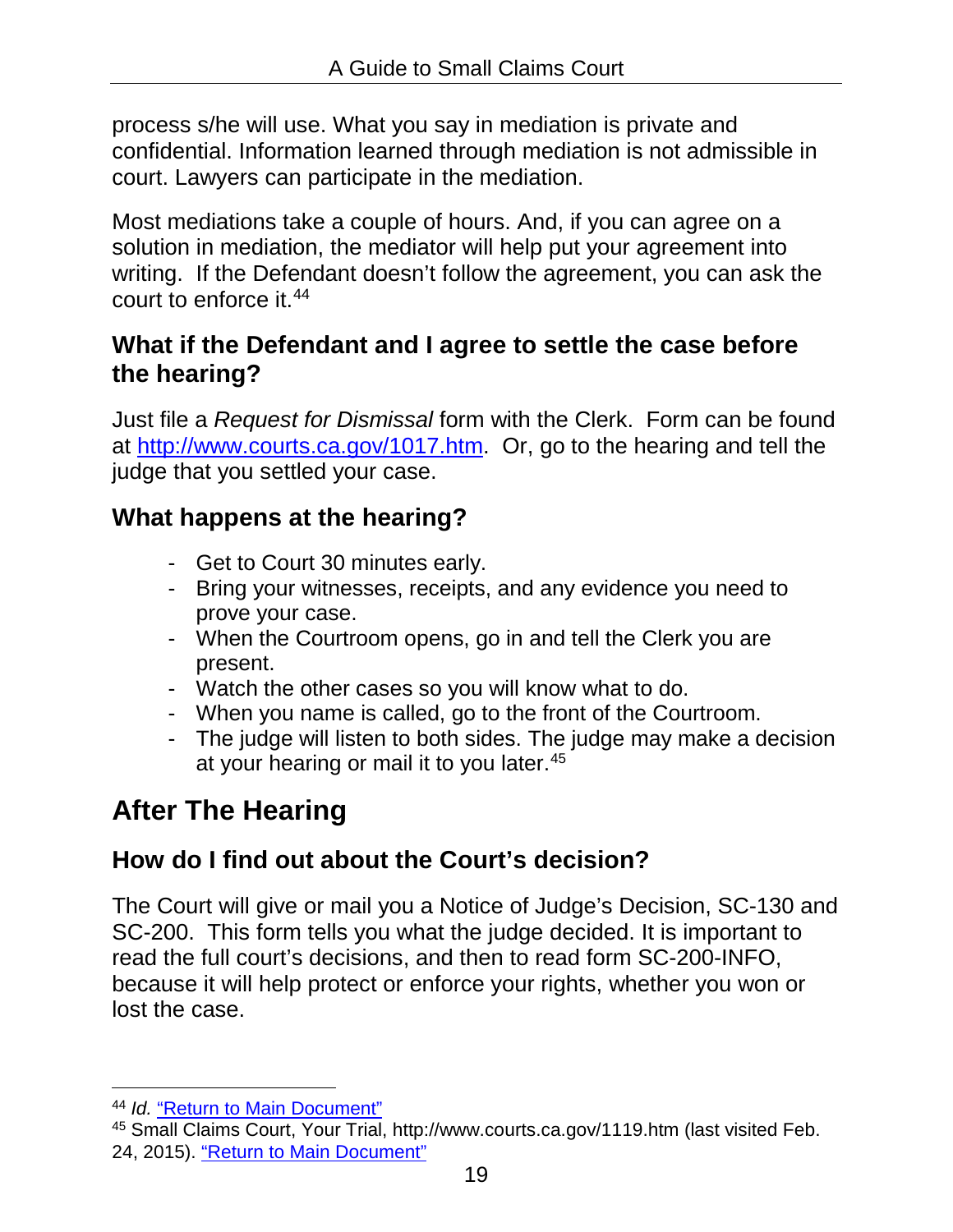The judge may order one party to pay the other party. If this happens, the person who has to pay is the judgment debtor. The person who collects the money is the judgment creditor.<sup>46</sup>

### <span id="page-21-3"></span>**If I win, how soon will I get my money?**

You must wait 30 days (the appeal period) before you can get paid.

### **Does the Court collect the money for me?**

No. But there are things you can do to get paid. Read SC-130 (Notice of Judge's Decision) for more information. You can find that form here: [http://www.courts.ca.gov/documents/sc130.pdf.](http://www.courts.ca.gov/documents/sc130.pdf)

# **Can the Defendant appeal the judge's decision?**

Yes. Only the Defendant can appeal. He or she will have 30 days after s/he receives the Notice of the Judge's Decision (form SC-130), to appeal.

A small claims appeal is a "*trial de novo*" or "new trial." This means that the case is decided by a new judge from the beginning so you have to present your case all over again. Because this case is in the Civil Division of the Superior Court (and NOT in small claims court), you (and the other side) are allowed to bring a lawyer to represent you in the new trial.<sup>47</sup> While the case is on appeal, the Defendant does not have to pay the judgment.

<span id="page-21-5"></span><span id="page-21-4"></span>The Plaintiff cannot appeal their claim. But, the Plaintiff can appeal the Defendants Claim if s/he loses.<sup>48</sup>

<span id="page-21-6"></span><span id="page-21-0"></span> $\ddot{\phantom{a}}$ <sup>46</sup> Small Claims Court, Plaintiff's Post Trial Checklist,<http://www.courts.ca.gov/1120.htm> (last visited Feb. 24, 2015). ["Return to Main Document"](#page-21-3)

<span id="page-21-7"></span><span id="page-21-1"></span><sup>47</sup> Small Claims Court, Appeals,<http://www.courts.ca.gov/1016.htm> (last visited Feb. 24, 2015). ["Return to Main Document"](#page-21-4)

<span id="page-21-8"></span><span id="page-21-2"></span><sup>48</sup> What To Do After the Court Decides Your Small Claims Case, <http://www.courts.ca.gov/documents/sc200info.pdf> (last visited Feb. 24, 2015). ["Return](#page-21-5)  [to Main Document"](#page-21-5)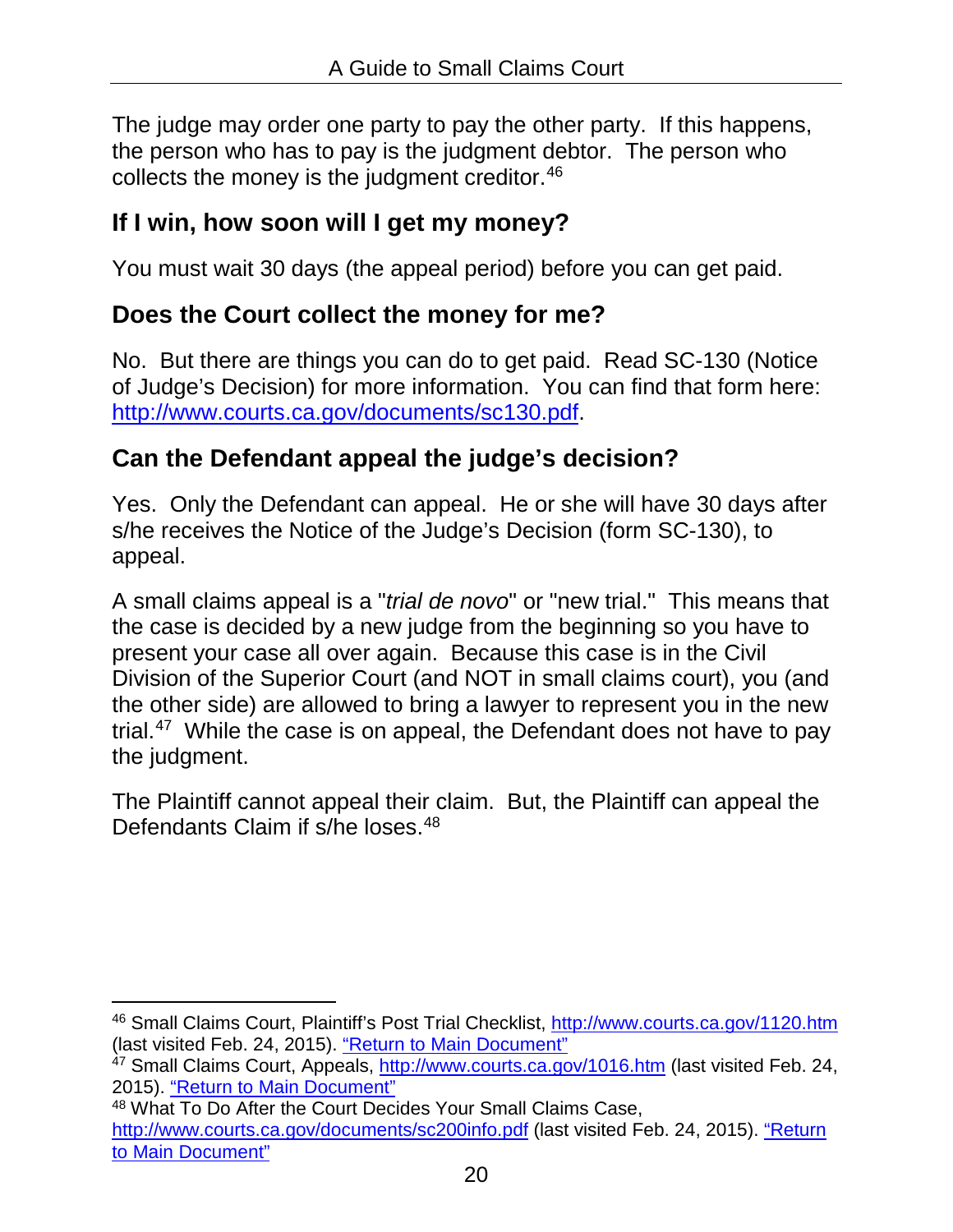# <span id="page-22-0"></span>**Need More Help?**

# **Who can I ask for help?**

Talk to the Small Claims Advisor in your county. It's free!

Find the Advisor in your county at:<http://www.courts.ca.gov/9498.htm>

You can also reference Contra Costa County's virtual self-help website here: [http://cc-courthelp.org](http://cc-courthelp.org/) that walks you through each step in filing a small claims lawsuit. Go to their website and then click on the small claims tab.

Also, court clerks can sometimes help you prepare forms and answer your questions about local court procedures. But, they are not attorneys and cannot give legal advice.

Always try to maintain a positive relationship with the court clerk. S/he can help to move your case forward faster by assigning your case to a judge who hears cases quickly.<sup>49</sup>

# <span id="page-22-3"></span>**What if I don't speak English well?**

Ask your court clerk at least one (1) week before your hearing to see if the court can provide an interpreter for you. In some courts, they can provide interpreters for free if you qualify for a fee waiver. If not, you have to take your own interpreter. Do not ask a child or a witness to interpret for you. You have the right to get your hearing delayed so you can get an interpreter.

<span id="page-22-4"></span>Please see the brochure entitled, How to Use a Court Interpreter, available here: [http://www.courts.ca.gov/documents/Tri-](#page-22-2)[CutUseInterpreter.pdf.](#page-22-2) [50](#page-22-6)

# **Where can I get the court forms I need?**

Go to any courthouse, your county law library, or download forms from: <http://www.courts.ca.gov/1017.htm>

<span id="page-22-5"></span><span id="page-22-1"></span> $\overline{a}$ 49 Small Claims,<http://www.courts.ca.gov/selfhelp-smallclaims.htm> (last visited Feb. 24, 2015). ["Return to Main Document"](#page-22-3)

<span id="page-22-6"></span><span id="page-22-2"></span><sup>50</sup> Small Claims Court, Going To Court, http://www.courts.ca.gov/1013.htm (last visited Feb. 24, 2015). ["Return to Main Document"](#page-22-4)